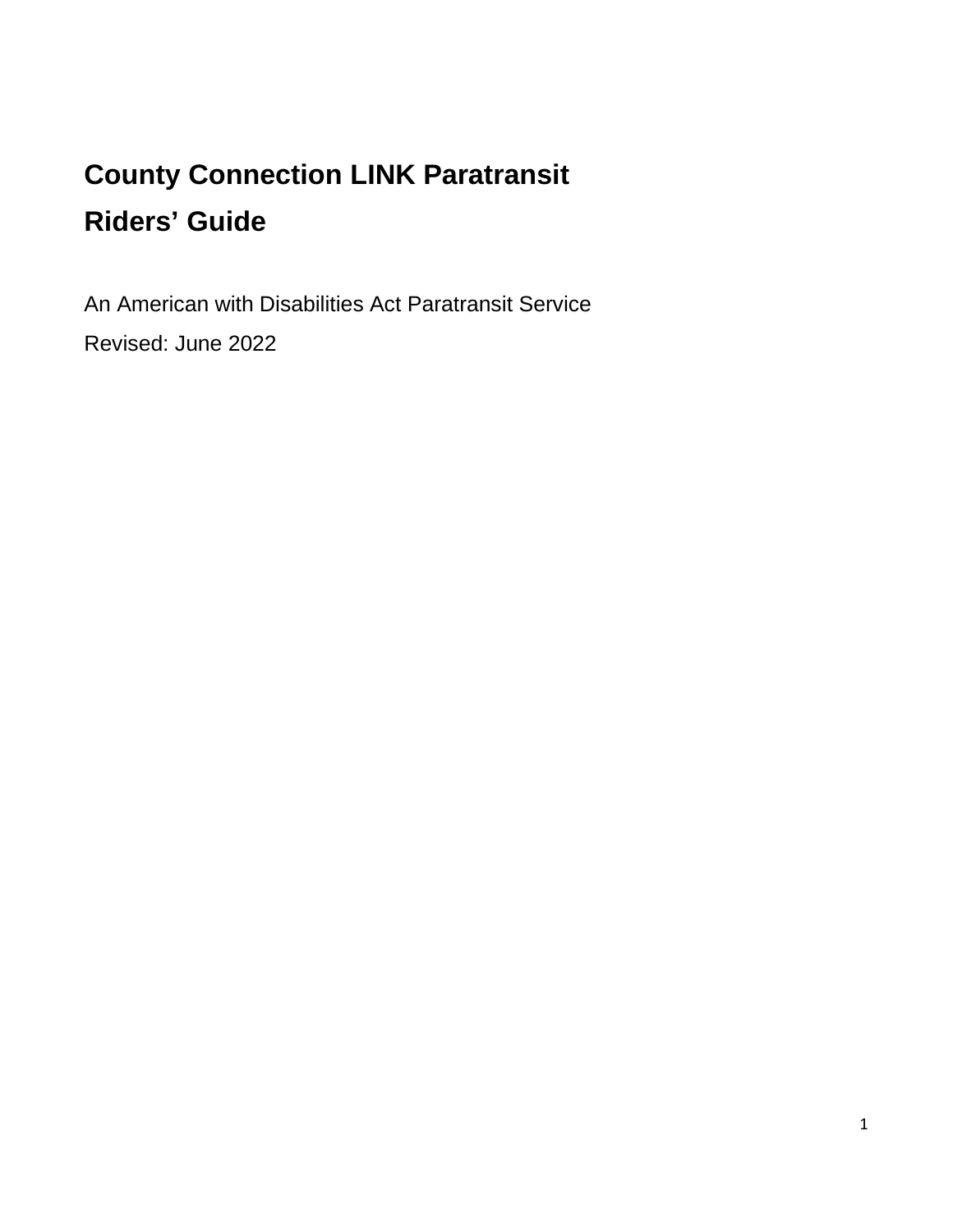Table of Contents

| SECTION 2: APPLYING FOR COUNTY CONNECTION LINK SERVICE  6         |
|-------------------------------------------------------------------|
|                                                                   |
|                                                                   |
| What if I disagree with my eligibility decision? What do I do?  8 |
|                                                                   |
|                                                                   |
|                                                                   |
|                                                                   |
|                                                                   |
|                                                                   |
| What is expected of me as a County Connection LINK rider? 13      |
|                                                                   |
|                                                                   |
| Can Children travel on County Connection LINK Service? 15         |
|                                                                   |
|                                                                   |
|                                                                   |
|                                                                   |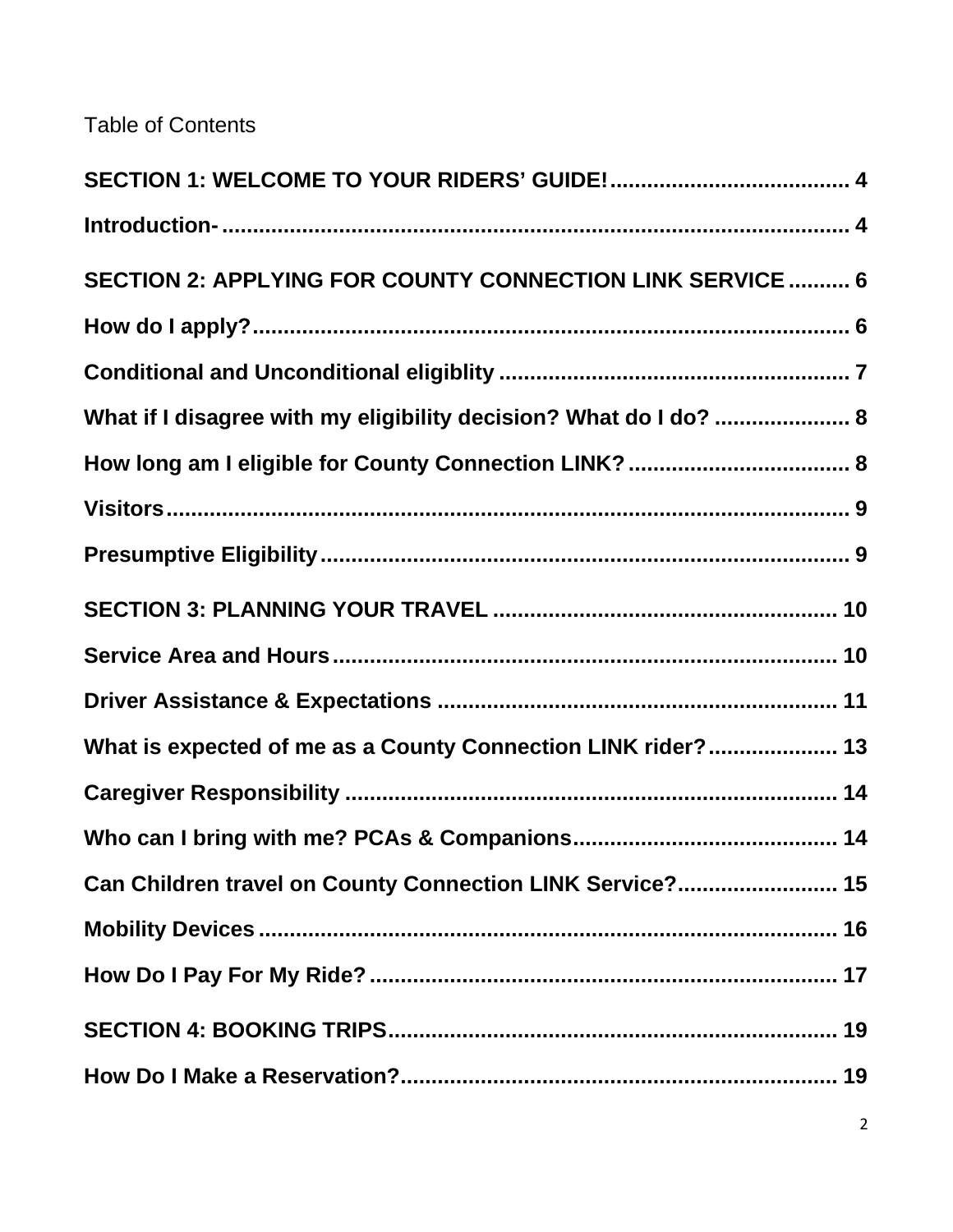| <b>SECTION 6: WHEN SOMETHING GOES WRONG, INCLUDING PENALTIES</b><br>FOR VIOLATIONS OF THE RULES, LATE CANCELLATIONS AND MISSED |  |
|--------------------------------------------------------------------------------------------------------------------------------|--|
| I cancelled a trip late, or I missed a trip and did not cancel. What will                                                      |  |
|                                                                                                                                |  |
| What if I do not agree with a decision to suspend my services?  29                                                             |  |
|                                                                                                                                |  |
|                                                                                                                                |  |
| SECTION 7: FEEDBACK? WE WANT TO HEAR FROM YOU! 31                                                                              |  |
|                                                                                                                                |  |
|                                                                                                                                |  |
|                                                                                                                                |  |
|                                                                                                                                |  |
|                                                                                                                                |  |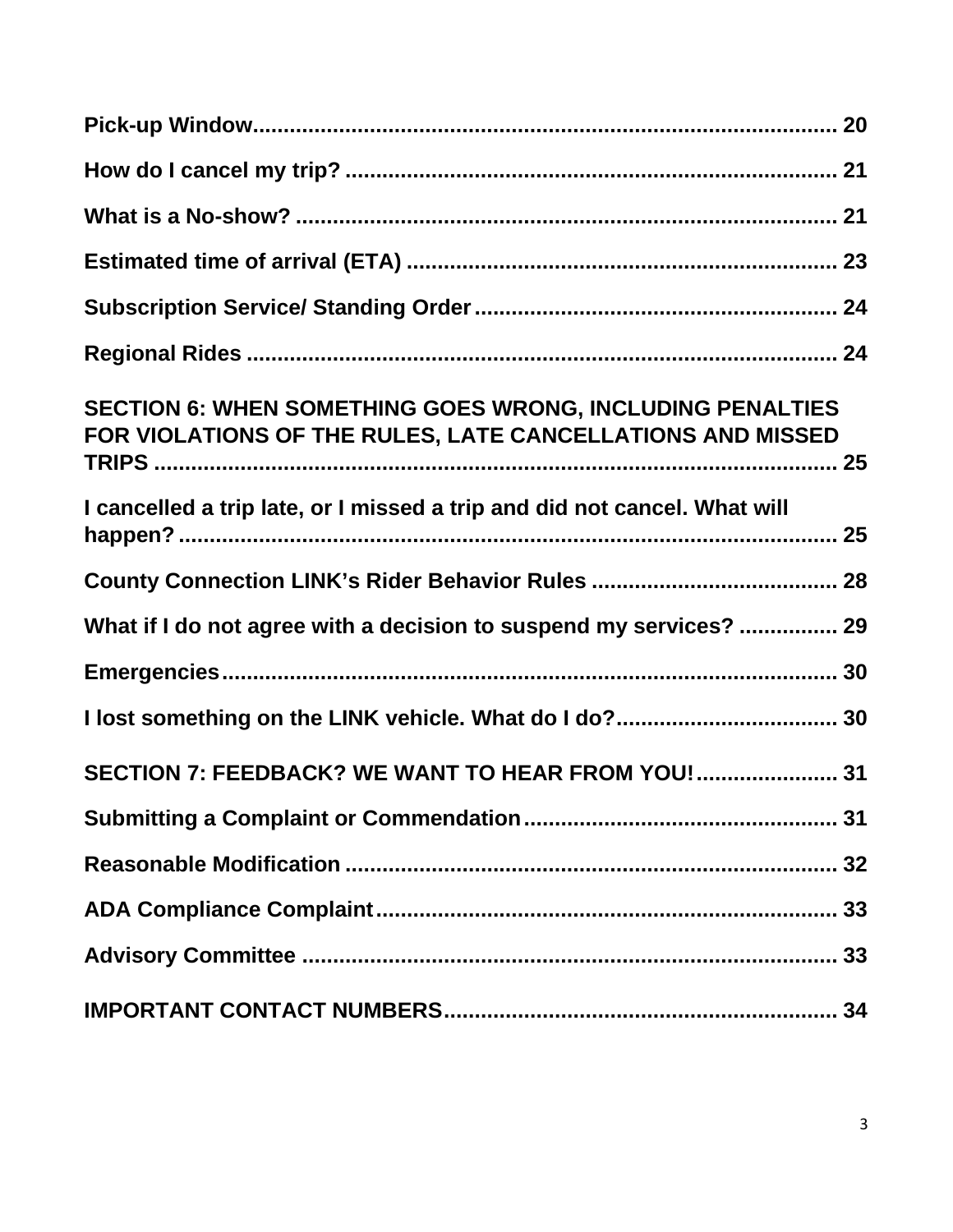# <span id="page-3-0"></span>**SECTION 1: Welcome to your Riders' Guide!**

### <span id="page-3-1"></span>**Introduction-**

The Central Contra Costa Transit Authority (County Connection for short) is your transit agency provider within central Contra Costa County. County Connection serves Clayton, Concord, Danville, Lafayette, Martinez, Moraga, Orinda, Pleasant Hill, San Ramon, Walnut Creek, and unincorporated areas of central Contra Costa County.

The Americans with Disabilities Act of 1990 (ADA) requires all public transit agencies like County Connection and BART to make their bus and rail services user-friendly for people with disabilities. The ADA also requires us to provide a paratransit service. In Central Contra Costa County, ADA paratransit services are provided by County Connection LINK (hereafter referred to as "LINK").

### **Who is this Riders' Guide for?**

This guide is for County Connection LINK riders and their families, friends, and caregivers. We hope you find it helpful and easy to use. This guide is specifically written as if the rider were reading it.

For caregivers and Social Service agencies, although you may take the responsibility of booking and cancelling rides, all the guidelines will be the responsibility of the riders to adhere to. Please read this guide carefully on their behalf.

## **What information can I find in this Riders' Guide?**

In this guide, we will tell you:

- How LINK service works and what you can expect when you ride LINK.
- How to find out whether you are eligible to ride LINK.
- How to reserve and cancel rides on LINK.
- How to ride LINK on the day of your trip.
- What to do when you have a problem with LINK.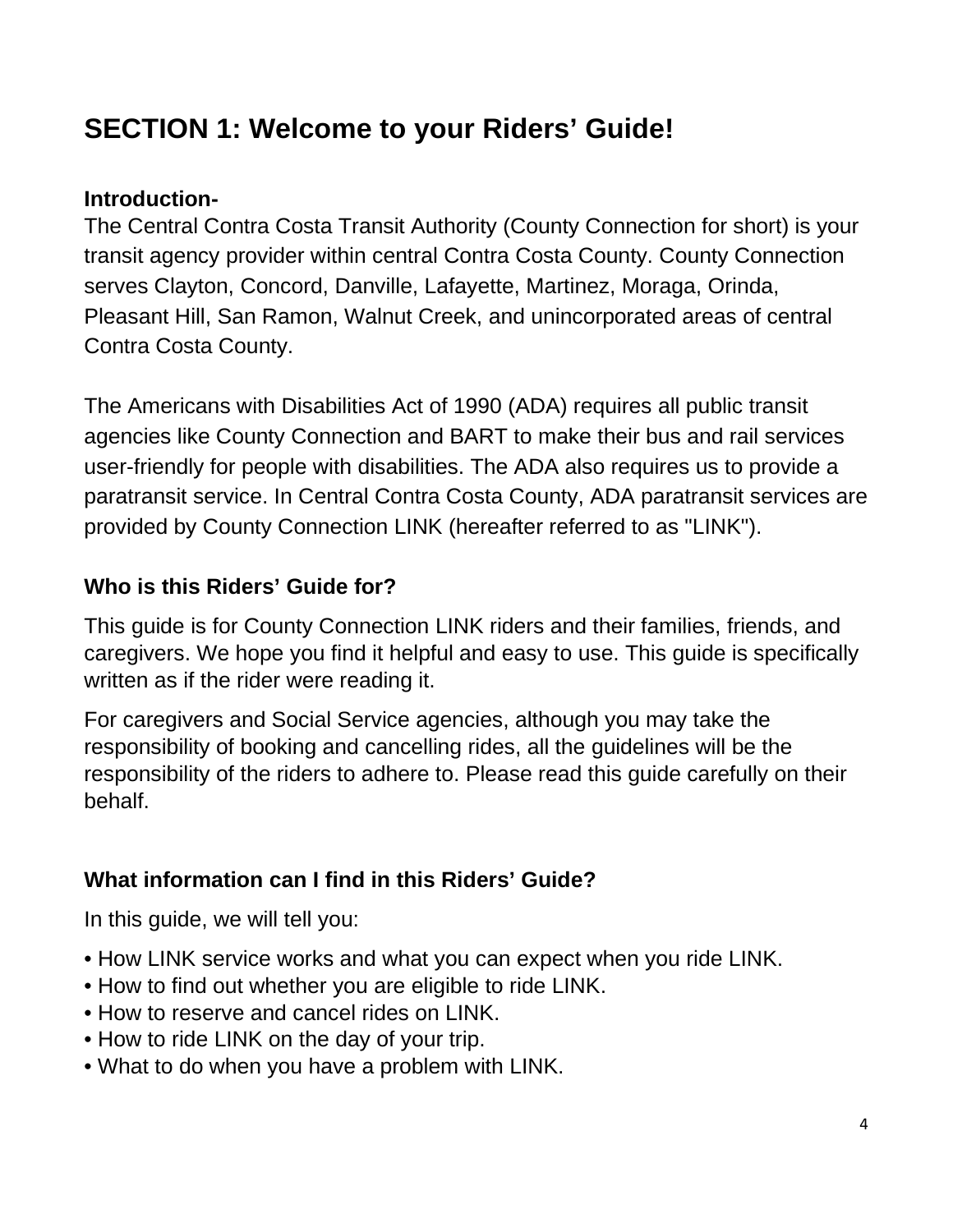This guide covers the basics of LINK, but it does not describe every detail of the program. If you would like more information including COVID-19 related updates and other service announcements, visit our website [countyconnection.com/paratransit](https://countyconnection.com/paratransit/) or call LINK at 925-938-7433.

#### **Can I read this guide in other languages or an accessible format?**

Yes. This guide is available in Spanish and can be accessed via the County Connection LINK Website. You can also call LINK Eligibility Department and request a Spanish Riders' Guide to be mailed to you. Alternative accessible formats are available upon request. Please contact LINK to speak to a representative or email ADALinkParatransit@cccta.org. County Connection LINK Paratransit will do its best to provide the requested alternative format within a reasonable time.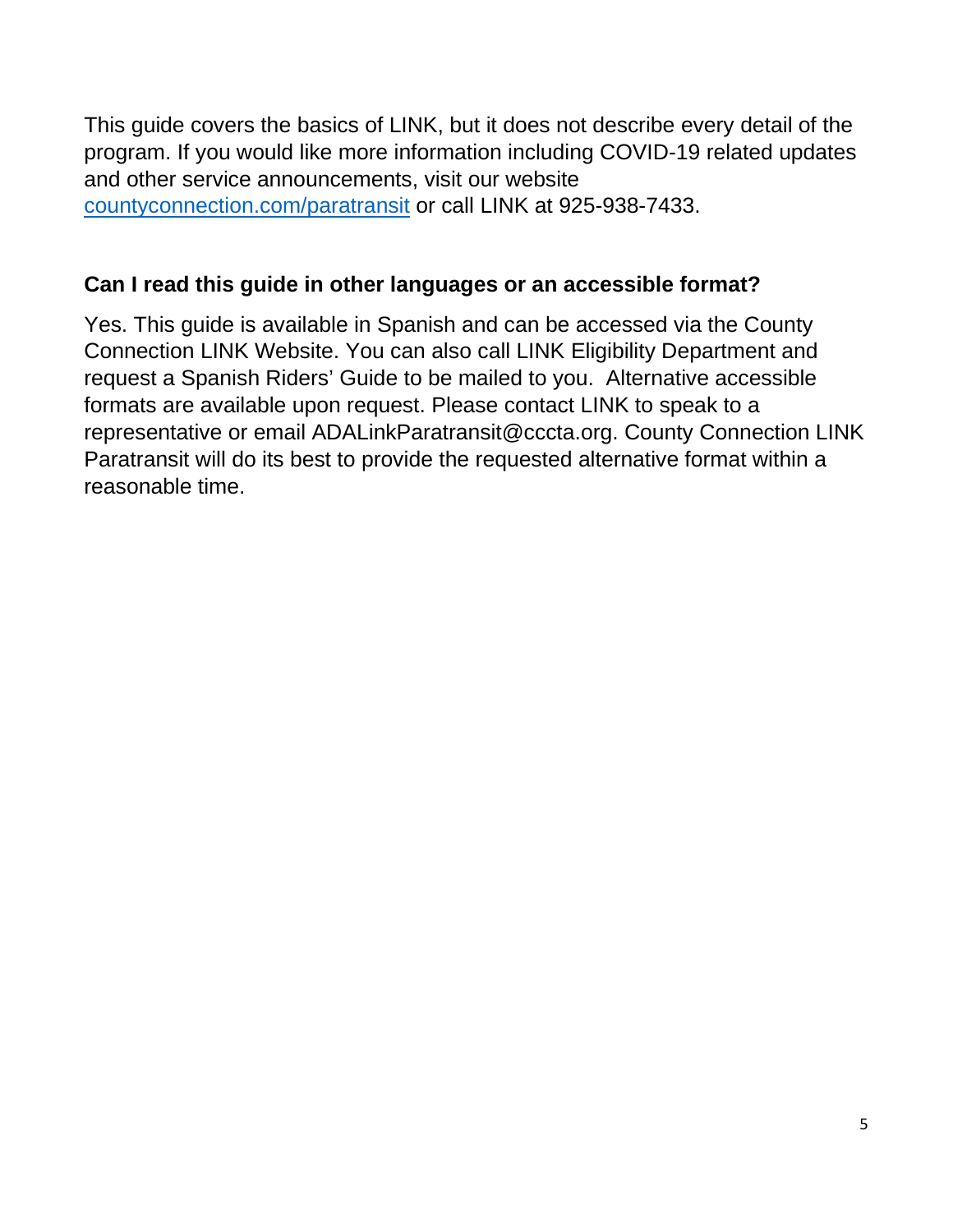# <span id="page-5-0"></span>**SECTION 2: Applying for County Connection LINK Service**

This section tells you more about how to apply for County Connection LINK and how you may qualify based on the Americans with Disabilities Act (ADA) eligibility standards.

# **Am I eligible to ride LINK?**

To be eligible for County Connection LINK, it must be determined that you are eligible for paratransit services under the Americans with Disabilities Act (ADA). You are eligible for LINK only if you have a disabling health condition that prevents you from independently using the regular fixed route County Connection buses or BART trains for **some** or **all** your trips. Determinations are made by trained professionals who are familiar with the fixed route system as well as the ADA guidelines. Eligibility is not a medical decision.

## <span id="page-5-1"></span>**How do I apply?**

Please follow these steps to apply to be a LINK rider:

- 1. Request an application form by:
	- Calling LINK eligibility department at 925-938-7433
	- Visiting our website [countyconnection.com/paratransit](https://countyconnection.com/paratransit/) and downloading an application
	- Visiting in person to request a paper application when office is open: *LINK Office 2477 Arnold Industrial Way, Concord, CA 94520 Open Mon- Fri, 08:00am-5:00pm*
- 2. When you complete the application form, please fill out the application completely including:
	- whether or not you travel with an attendant or a service animal (i.e., guide dog)
	- provide signatures on Applicant Certification Form and Authorization to Release Medical Information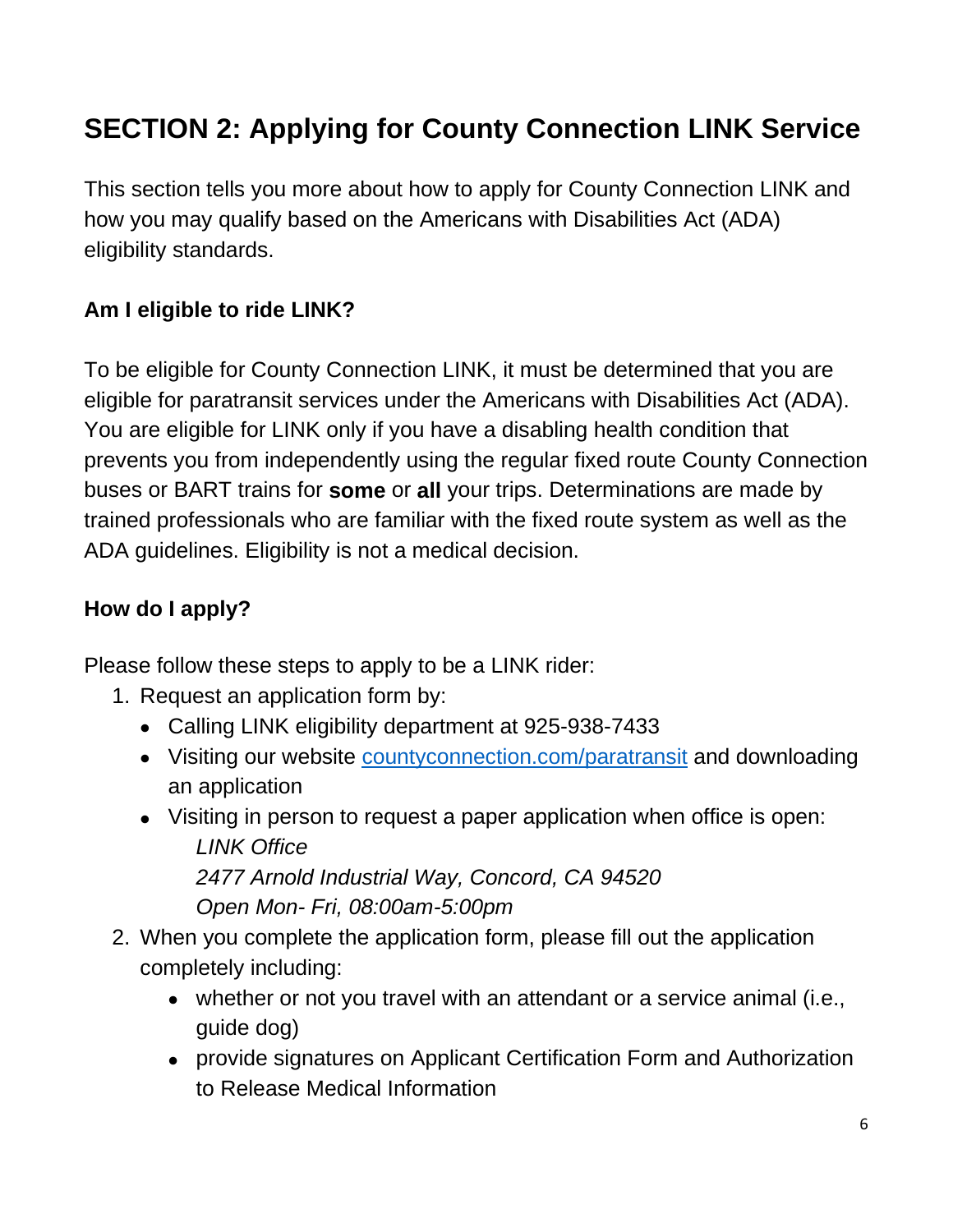- 3. Have your licensed health care professional who is familiar with your disability or disabling health condition complete the pages at the end of the packet related to the Medical/Mental Health Verification Form.
- 4. Once both sections have been completed send the application via mail, email or fax to:

*County Connection-ADA Certification 2477 Arnold Industrial Way Concord, CA 94520 Fax: 925-852-6719 [ADALinkParatransit@cccta.org](mailto:ADALinkParatransit@cccta.org)*

5. After we receive and review your application, you may receive a phone call for additional information. You may also be called to come down to our office for an in-person interview and/or your application may be sent to your doctor for additional information on your disability and how it prevents you from taking public transportation. In the event that LINK requests your participation in an in-person interview, please note that a ride to and from the interview location will be provided free of charge.

You will be notified by mail of your eligibility status within 21 days of receipt of your **completed** application.

# <span id="page-6-0"></span>**When can I use County Connection LINK services?**

This depends on your ADA paratransit certification. Your eligibility determination letter from County Connection LINK's office should indicate if you were unconditionally or conditionally eligible.

If you are unable to use County Connection buses or BART trains without having another person there to help you, you will have **unconditional (full) eligibility** for LINK. Any time you need to take public transit, you can book your trip on LINK.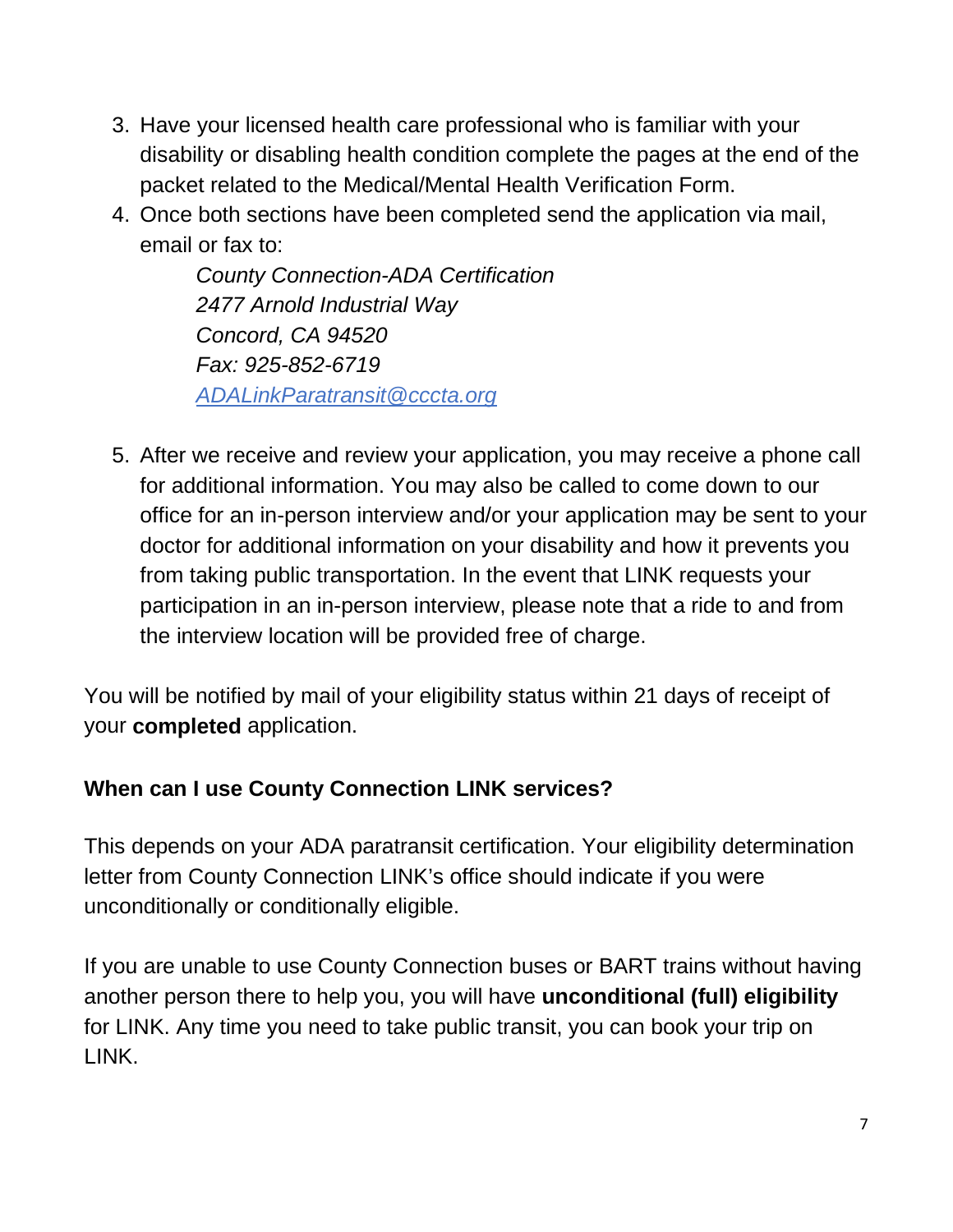If the eligibility process determines that you can use County Connection fixed route buses or BART independently for some trips, but not others, you will be given **conditional eligibility**. You will be allowed to take some of your trips using the LINK service. As an example, you may feel fine going to dialysis and can take a fixed route County Connection bus or BART train, but experience weakness upon completing dialysis and will need to use the LINK service on your return trip home.

It may also be determined that you are able to take the regular public County Connection bus or BART train service for all your trips. In that case, you would not be eligible for County Connection LINK services. The basis for the denial will be noted in the determination letter sent to you.

# <span id="page-7-0"></span>**What if I disagree with my eligibility decision? What do I do?**

You have the right to appeal a denial of eligibility or a condition of your eligibility to ride LINK. Instructions on how to do so will be included in your determination letter. If your disability or health related conditions change in the future, you may reapply for the service based on the current information.

# <span id="page-7-1"></span>**How long am I eligible for County Connection LINK?**

Once we have determined you are eligible and you receive your determination letter, this decision is valid for up to three years. An eligibility expiration date will be included in your determination letter. Please note County Connection LINK's office will mail a recertification notice at least 60 days in advance before your eligibility will retire. If your disability is temporary or your health is expected to improve, you may be given eligibility for a more limited time, after which you are expected to return to using regular County Connection fixed route buses or BART.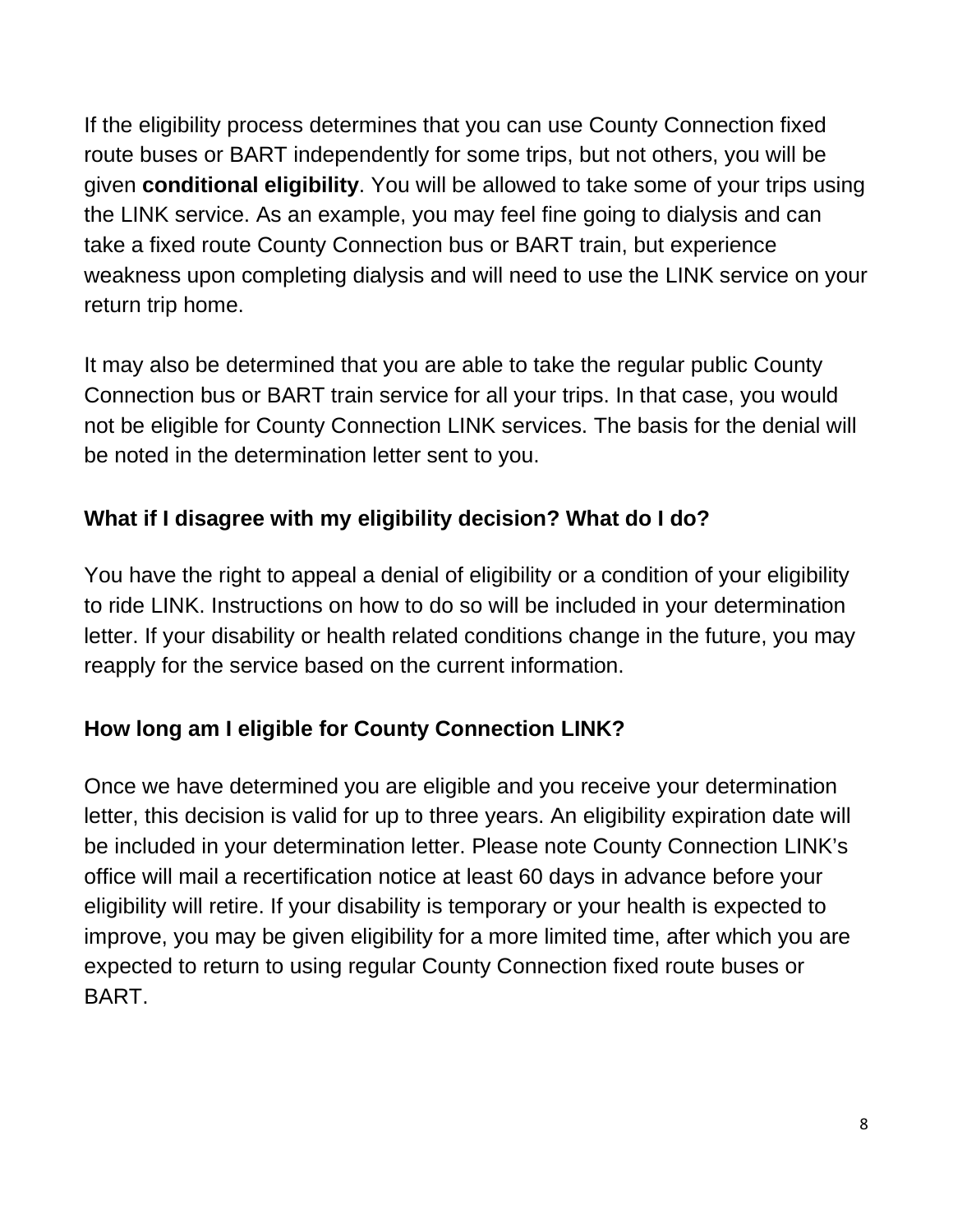## **Can I travel outside of Central Costa County?**

Once you are determined to be eligible for LINK, you may also access the following counties' ADA Paratransit Programs for the duration of your LINK eligibility: Alameda, Contra Costa, Marin, Napa, San Francisco, Santa Clara, Solano, San Mateo and Sonoma County. Please see section on Regional Transfer Trips for more details or call **925-938-7433** for more information.

## <span id="page-8-0"></span>**What if I need to travel outside the San Francisco Bay Area and need paratransit service?**

Once approved to use County Connection LINK, you are also eligible to receive the equivalent paratransit services in other cities and states for up to 21 days in a 365-day period. Conversely, accessing LINK for passengers visiting our service area is extremely easy. Visitors who are ADA eligible for paratransit in their home jurisdictions may use LINK service for up to 21 days in a 365-day period after presenting either a valid ADA Paratransit card or other paperwork showing their certification for ADA Paratransit services. If that is not available, documentation of their place of residence outside of the LINK service area and of their disability (if it is not clear). They can also provide us with a contact name and number of their Paratransit services so we may contact them directly to verify their ADA status. If the visitor's disability is not apparent, documentation of disability may also be required. If the visitor's eligibility is apparent, such as a person using a wheelchair or a visually impaired person travelling with a service animal, then no documentation of disability may be required. All visitor eligibility requests are handled by County Connection LINK's Eligibility Department.

## <span id="page-8-1"></span>**Presumptive Eligibility**

We may also grant presumptive eligibility for 30 days if a person needs to use Paratransit service immediately because of an emergency, or if we are unable to make a determination within a 21-day period. This type of eligibility is not for hospital discharges or transportation home after minor surgery.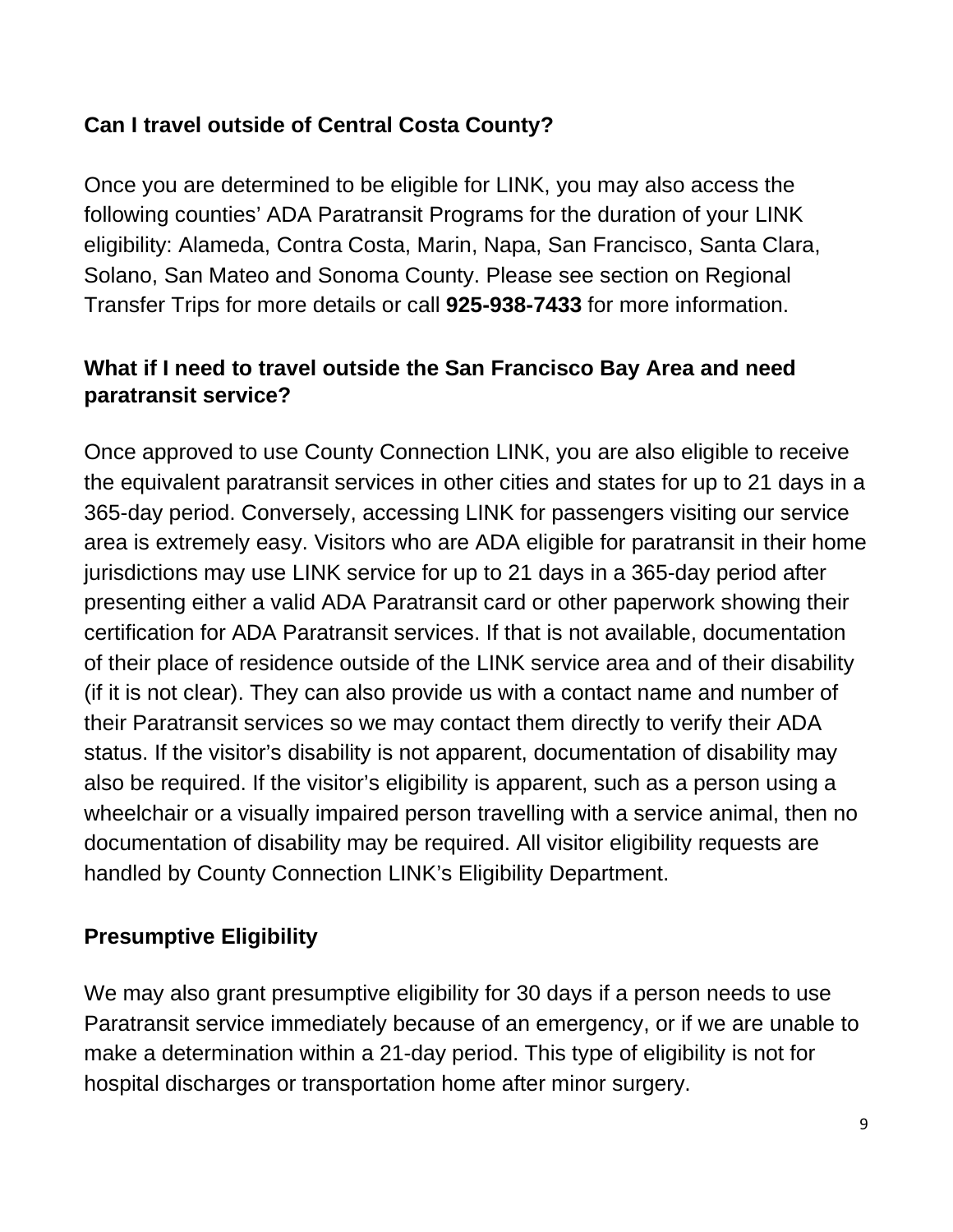## **Fixed Route Buses**

You will be happy to know that you may obtain a reduced fare on fixed route buses by presenting any one of the following documents: your ADA paratransit eligibility letter, your Documentation of ADA paratransit eligibility form (both of these items will be mailed to you when you are certified), your ADA paratransit eligibility ID card, a Medicare card, or any proof of being age 65 or older. To see the current fare types and prices on fixed route buses, please follow the link [countyconnection.com/fares/fare-types-prices.](https://countyconnection.com/fares/fare-types-prices/)

## **ADA Eligibility Card**

The ADA paratransit eligibility card is used to identify you as someone who has been certified to use paratransit service. You may need this card if you travel outside of the San Francisco Bay Area. In addition, you may use card to travel at a discount on County Connection fixed route buses.

# <span id="page-9-0"></span>**SECTION 3: Planning your travel**

#### <span id="page-9-1"></span>**Where and when can I go on County Connection LINK?**

LINK can pick you up and drop you off almost anywhere a County Connection bus or BART station operates at that time and on that day of the week.

LINK riders go grocery shopping, to work and school, to get their hair cut or check in with their doctor, meet up with friends, or to enjoy a local park. You can go anyplace – as long as the bus goes there or there is BART station nearby.

LINK service is specifically available within 1.5 miles of a County Connection fixed route bus or within ¾ of a mile of a BART station when County Connection fixed route buses are not in operation. Both the origin and destination addresses must meet these standards. (When County Connection fixed route buses are not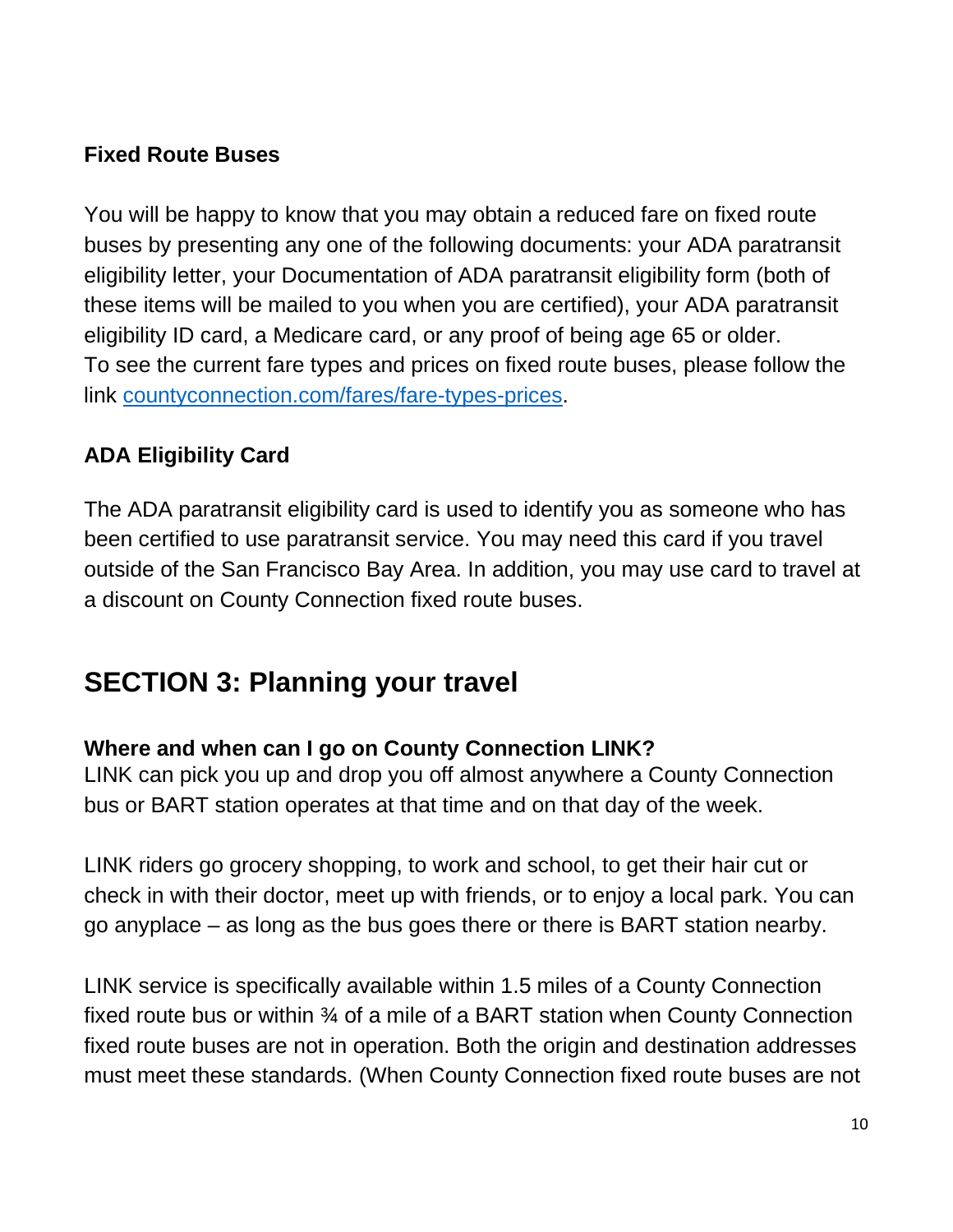in operation, then the LINK service is strictly limited to trips with pick-up and drop-off locations that are both within ¾ miles of an operating BART station.)

County Connection LINK provides ADA service during the following hours:

- Monday Friday, 5:00am–12:00am
- Saturday, 6:00am–12:00am
- Sunday, 7:00am–12:00 am

When you call to book your ride, the reservationist can tell you if your ride request falls within the operating hours of the fixed route Bus or BART station.

County Connection LINK observes the following holidays:

- New Year's Day
- Memorial Day
- Independence Day
- Labor Day
- Thanksgiving
- Christmas

LINK service is limited to pick-ups and drop-offs within 34 of a mile of an operating BART station on such holidays. Please note that all subscription rides are cancelled on these days.

# <span id="page-10-0"></span>**What Can I Expect a County Connection LINK Driver To Do?**

LINK drivers are required to:

- Get out of the vehicle and let you know they have arrived.
- Offer assistance such as pushing your wheelchair, offering a steadying arm to help you walk safely and assisting you to get in and out of the vehicle safely.
- Carry a small load of packages to and from the vehicle (see package limitations on page 16).
- Operate the vehicle and lift in a safe manner and safely secure your wheelchair or other mobility device.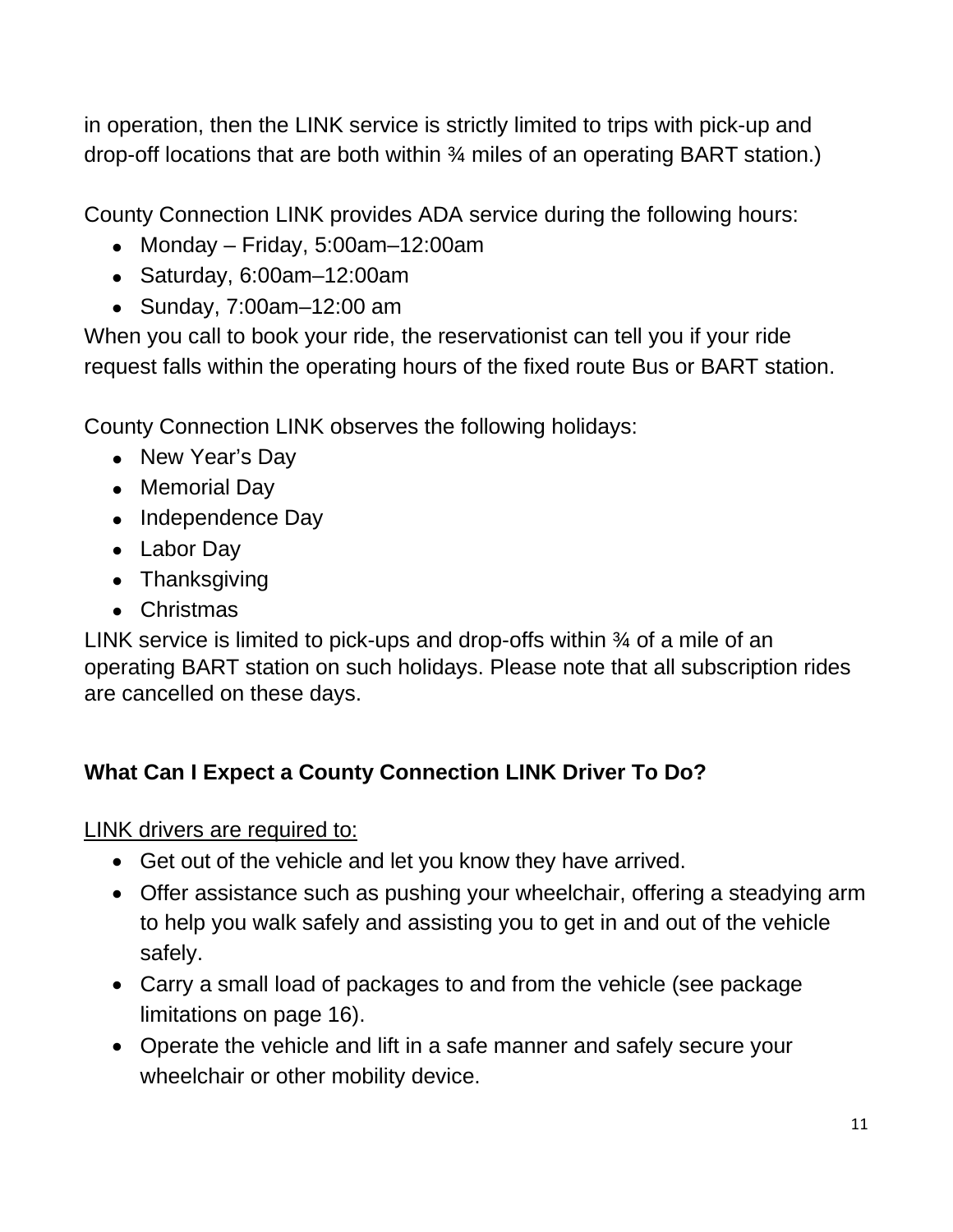- Remind you to wear your seatbelt.
- Keep within sight of their vehicles when passengers are on board.
- Collect the fare listed on their manifest.
- Carry only the riders assigned to them along with their attendants and approved companions.
- Go only to the destinations listed on the manifest or as notified by the dispatcher.
- Wear a uniform and a name tag.
- Be courteous at all times.

### Drivers are not allowed to:

- Enter a rider's residence or go past the main lobby of a public building.
- Leave riders in the vehicle unattended.
- Perform any personal care assistance such as assisting riders to dress or go to the bathroom.
- Smoke, eat or drink in the vehicle.
- Use a cell phone while driving, play loud music or wear headphones.
- Take information from the rider such as cancellations, changes in reservations, or taking a different route other than the one provided on the driver's tablet.
- Accept tips.
- Lift or carry riders or carry wheelchairs up and down stairs.
- Administer medication

All drivers are familiar with basic first aid but are not medical professionals. If there is a medical or health emergency on-board such as a rider having a seizure or experiencing excessive bleeding after a dialysis treatment, the driver will pull over, call 911 and wait for trained help.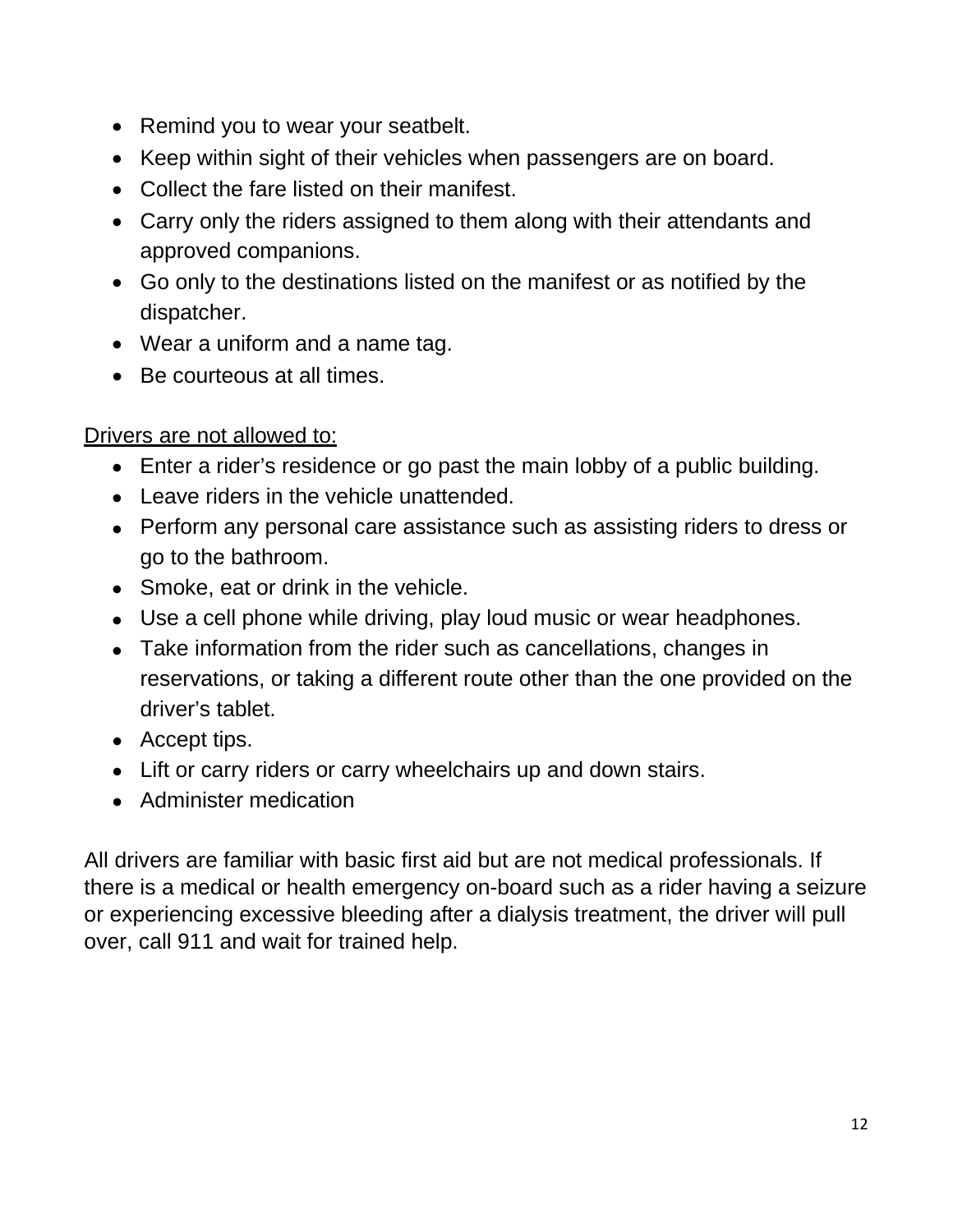# <span id="page-12-0"></span>**What is expected of me as a County Connection LINK rider?**

Riders, their companions, and their personal care attendants must be responsible in their use of County Connection LINK service and follow all of its rules and expectations (detailed in Section 6).

Riders, companions, and personal care attendants should expect to:

- Be ready at the start of their pick-up window. (This is a curb-to-curb service, with door–to-door service provided upon request only. Drivers must remain within eyesight of their vehicles.)
- Always pay a fare when applicable.
- Avoid no-shows and late or excessive cancellation of reservations.
- Refrain from carrying fireworks, flammable liquids, or weapons that threaten the safety of the driver and other passengers.
- Refrain from using abusive, threatening, obscene and/or racially offensive language.
- Not litter on or soil the vehicles during their ride.
- Refrain from using the service fraudulently (e.g., intentionally allowing someone else to use LINK under your name).

To ensure the safety of the riders and the driver, we ask that riders adhere to a set of minimum required Rider Behavior Rules which include the following:

- Enter and exit the vehicle voluntarily. This means the rider should not require an inordinate amount of coaxing from the driver. This could cause delays.
- The rider must be able to follow the driver's instructions.
- Stay buckled in the seat or wheelchair while the vehicle is moving. The rider must not attempt to get up out of their seat while the vehicle is in motion. This is unsafe.
- Not attempt to exit the vehicle while it is in motion, at stop signs, stop lights, while in traffic or while picking up other passengers.
- Refrain from hitting or touching other riders or the driver.
- Not invite/engage sexual attention from other riders or the driver.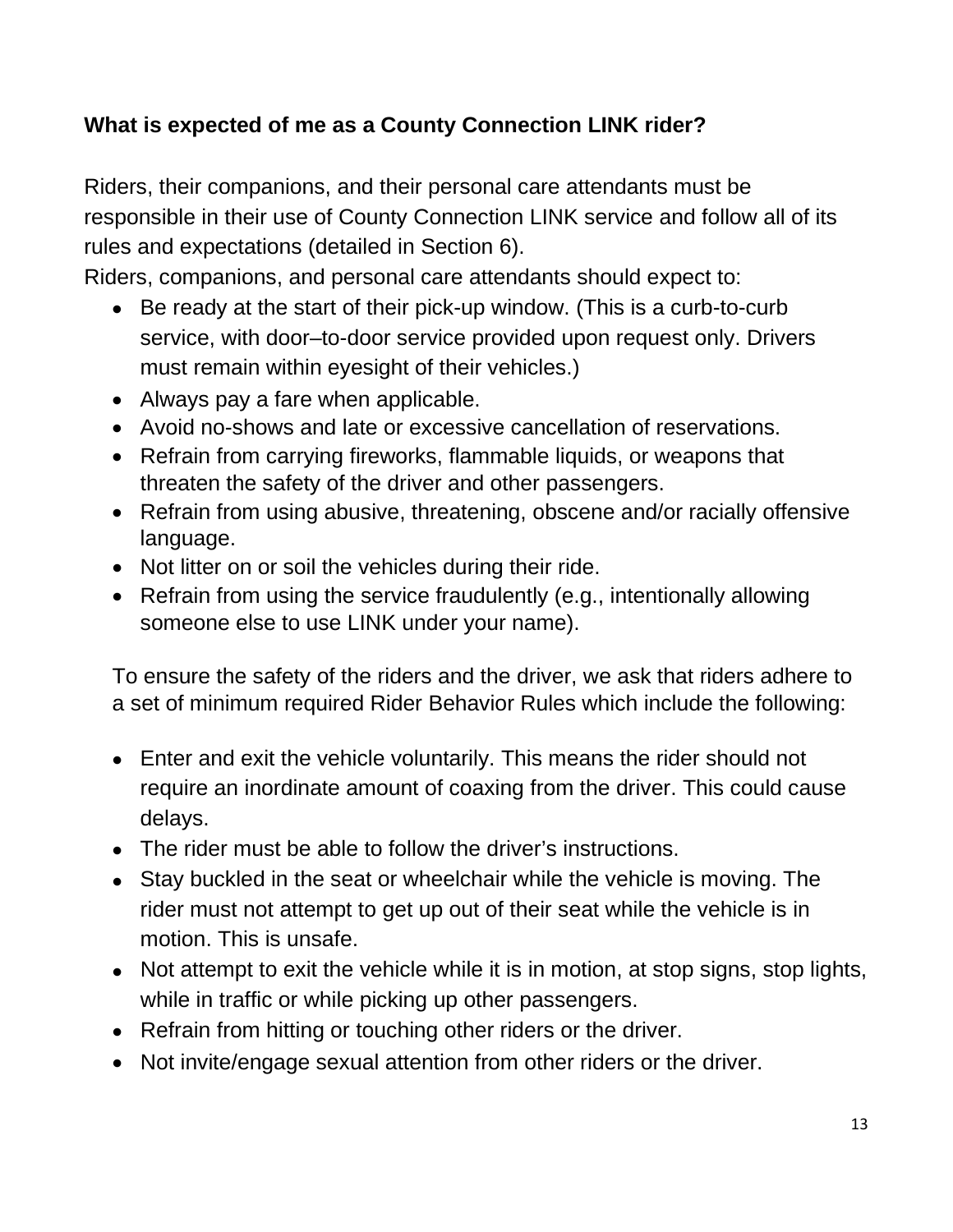• Refrain from abusing, physically and/or verbally, the driver and/or other passengers.

More information on the County Connection LINK Rider Behavior Rules, including penalties for violating them, is provided in Section 6.

## <span id="page-13-0"></span>**Caregiver Responsibility**

LINK drivers cannot act as attendants for Paratransit riders. Cognitively impaired riders may ride without attendants as long as they exhibit safe behaviors in the vehicle. It may be necessary for the caregiver to accompany an individual with a cognitive impairment or to provide a personal care attendant.

Riders with mental or cognitive impairments, or with severe memory loss, which prohibits them from being safely left on their own at the pick-up or drop-off point must have an attendant or caregiver present at both locations. If a responsible attendant or caregiver is not present when the driver attempts to drop-off these riders, dispatch will call the emergency contact person from the individual's application. If a responsible attendant or caregiver is not located, the individual will be brought to the closest police station and the situation will be reported to adult protective services.

#### <span id="page-13-1"></span>**Who can I bring with me?**

ADA eligible riders, their personal care attendants and companions are allowed to use County Connection LINK service. Both personal care attendants and companions must travel to and from the same destination as the eligible rider. You must inform the reservationist at the time you book your ride if you will have someone travelling with you.

- Your personal care attendant (PCA) who will be assisting you during your trip **will not** have to pay a fare. (If you need assistance during your trips, please provide that information during your application process so a personal care attendant will be added to your file. LINK reserves the right to contact your health care professional to verify your need for an attendant.)
- A companion, friend or relative (who is not your PCA) may travel with you but must pay the same fare. Only one companion can be scheduled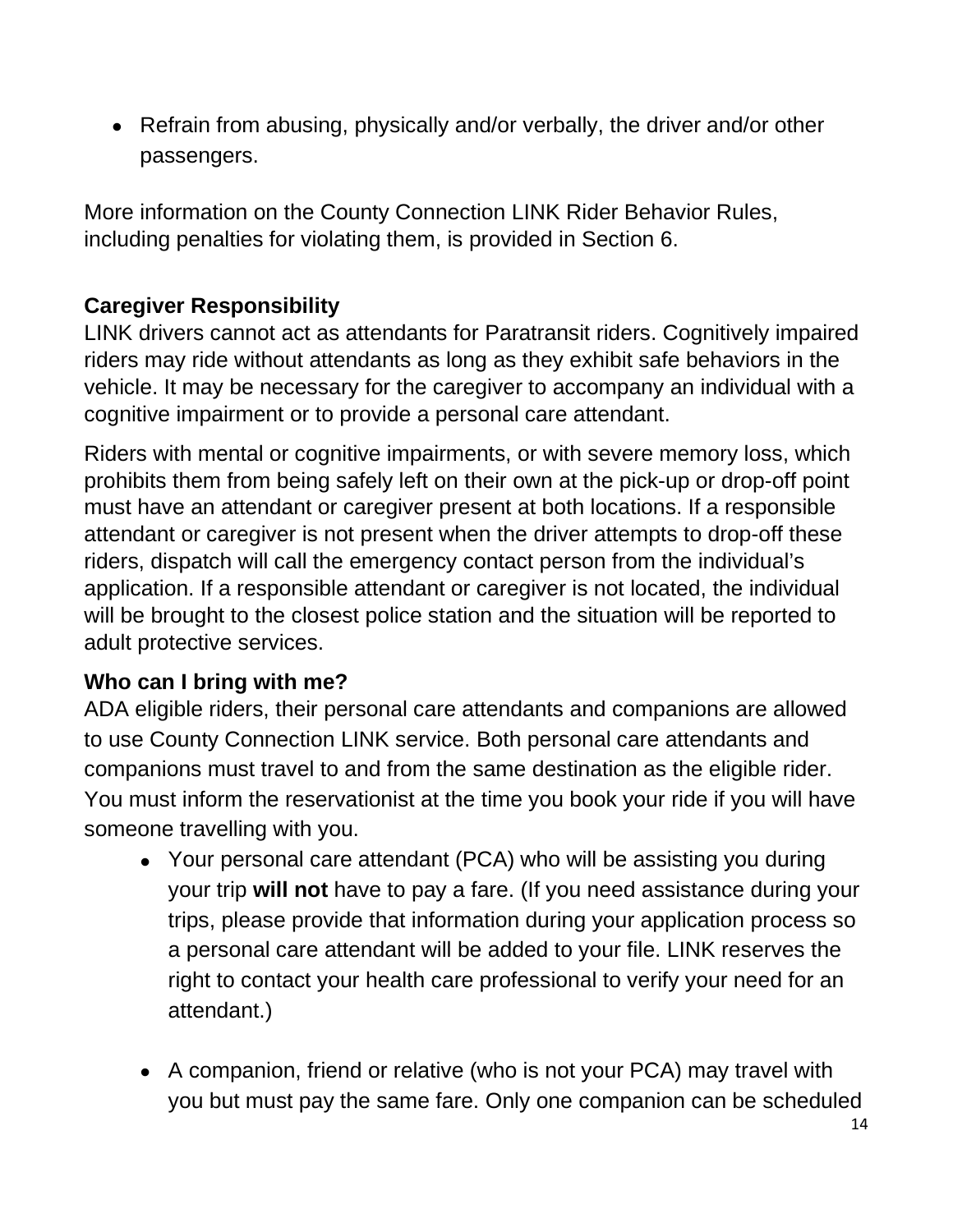to ride with you. Additional companions can be added on the day of service based on availability ONLY.

If you use a PCA and are not currently certified to bring a PCA on LINK, call the Eligibility Department at 925-680-2138 and we will mail you the necessary paperwork, which may include a recertification. It is your responsibility to find a PCA for your trip. County Connection LINK does not provide a PCA.

Fraudulently claiming to travel with an attendant to avoid paying a fare for a companion may result in suspension of service.

## <span id="page-14-0"></span>**Can Children travel on County Connection LINK Service?**

Yes. All children until the age of 8, or until they reach a height of 4 feet 9 inches, must travel in a car seat. Parents/guardians must provide and install their own car seats. Drivers can help you carry the car seat but are not permitted to carry the children. LINK **does not** provide car seats and will not transport children without the appropriate car seat.

#### Children as eligible riders

Children whose disability (as opposed to their age) would prevent them from using the fixed route bus and trains by themselves may be eligible for LINK. Very few children under the age of 5 meet this requirement. Children who are under the age of 6 must travel with a Personal care attendant (like a parent or guardian). If an older child exhibits seriously disruptive behavior and/or poses safety concerns for themselves or others as a result of such behavior, the child must travel with a personal care attendant.

#### Children as companions

Each eligible rider may bring one child as a companion and may request on the day of service to bring additional children. If space is available, the request will be granted. The eligible rider must be able to manage the child on their own or with the help of a personal care attendant. The drivers cannot assist with managing children.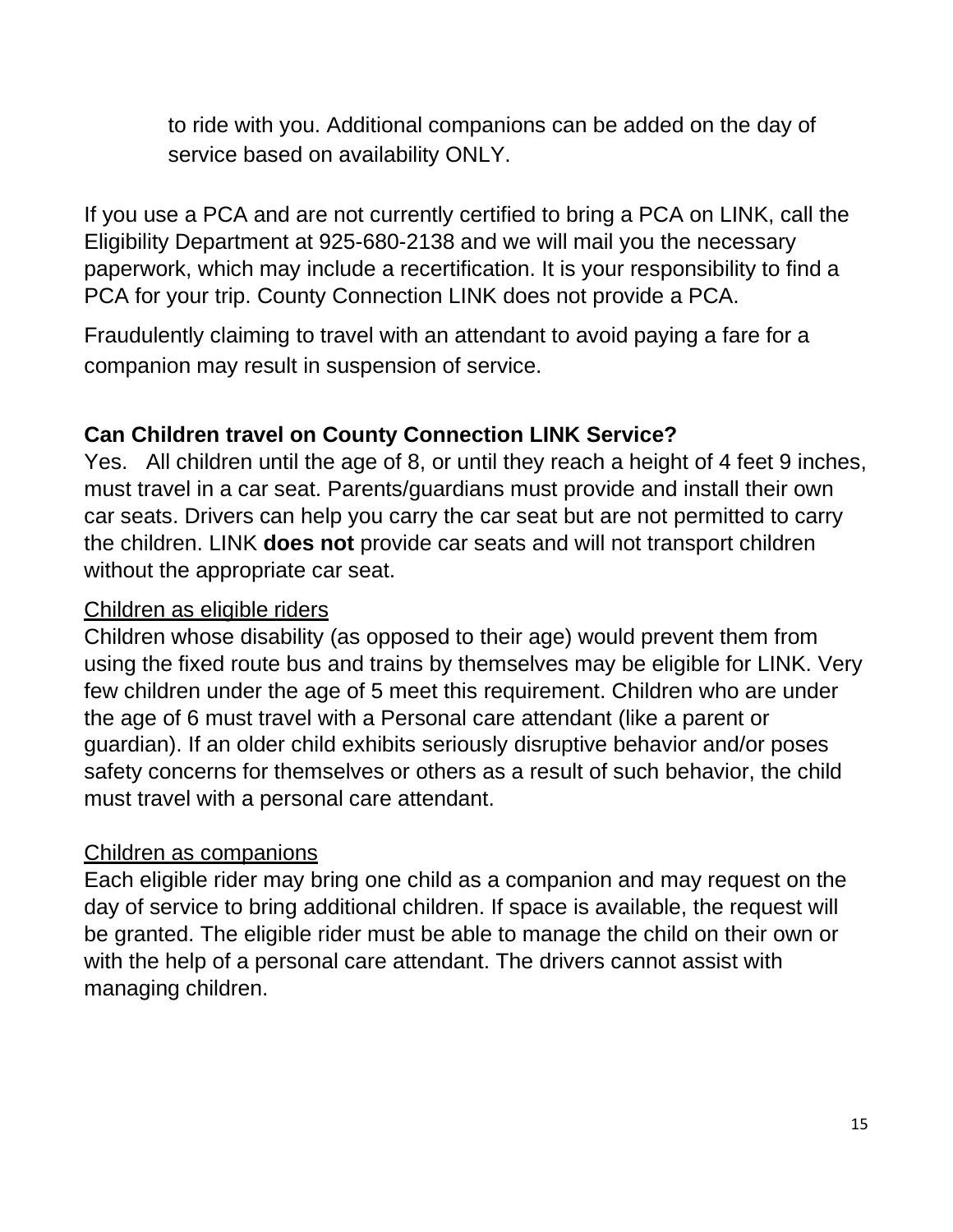#### Children as attendants

Children above the age of 6 may travel as personal care attendants as long as they act in that capacity. The driver cannot perform personal duties for a rider or his/her child.

#### <span id="page-15-0"></span>**What Mobility Devices can I use on County Connection LINK?**

All County Connection fixed route buses and paratransit vehicles are equipped with rider lifts or ramps that meet ADA accessible vehicle specifications. All ramps will accommodate mobility devices such as wheelchairs and threewheeled scooters up to 48" long by 30" wide with a combined weight up to 800 pounds (including the passenger). Mobility devices that exceed these specifications may not be able to be accommodated. We do not transport gurneys.

For safety reasons it is *suggested* that all mobility devices be free of bags, baskets and any other attachments that may interfere with the securement system. Additionally, all passengers are required to wear a seatbelt. Lap belts will be provided to passengers in mobility devices that don't have their own lap belt. Finally, please be aware that passengers in scooter type mobility devices may be asked to move to a seat. Shopping carts and strollers must fit under the seat or be secured so as to not pose a safety hazard.

# **Life Support Equipment**

You can bring your respirator, portable oxygen or other life support equipment as long as it does not violate laws or rules related to transportation of hazardous materials. Your equipment must be small enough to fit into the paratransit vehicle and be managed by you or your personal care attendant.

## **Can I bring a service animal or a pet?**

You may bring your guide dog or other service animal that has been trained to help you with your disability. The service animal must be under your direct supervision at all times. It must not soil or damage the vehicle, bark, growl or act in an aggressive manner. You may travel with a small pet as long as the animal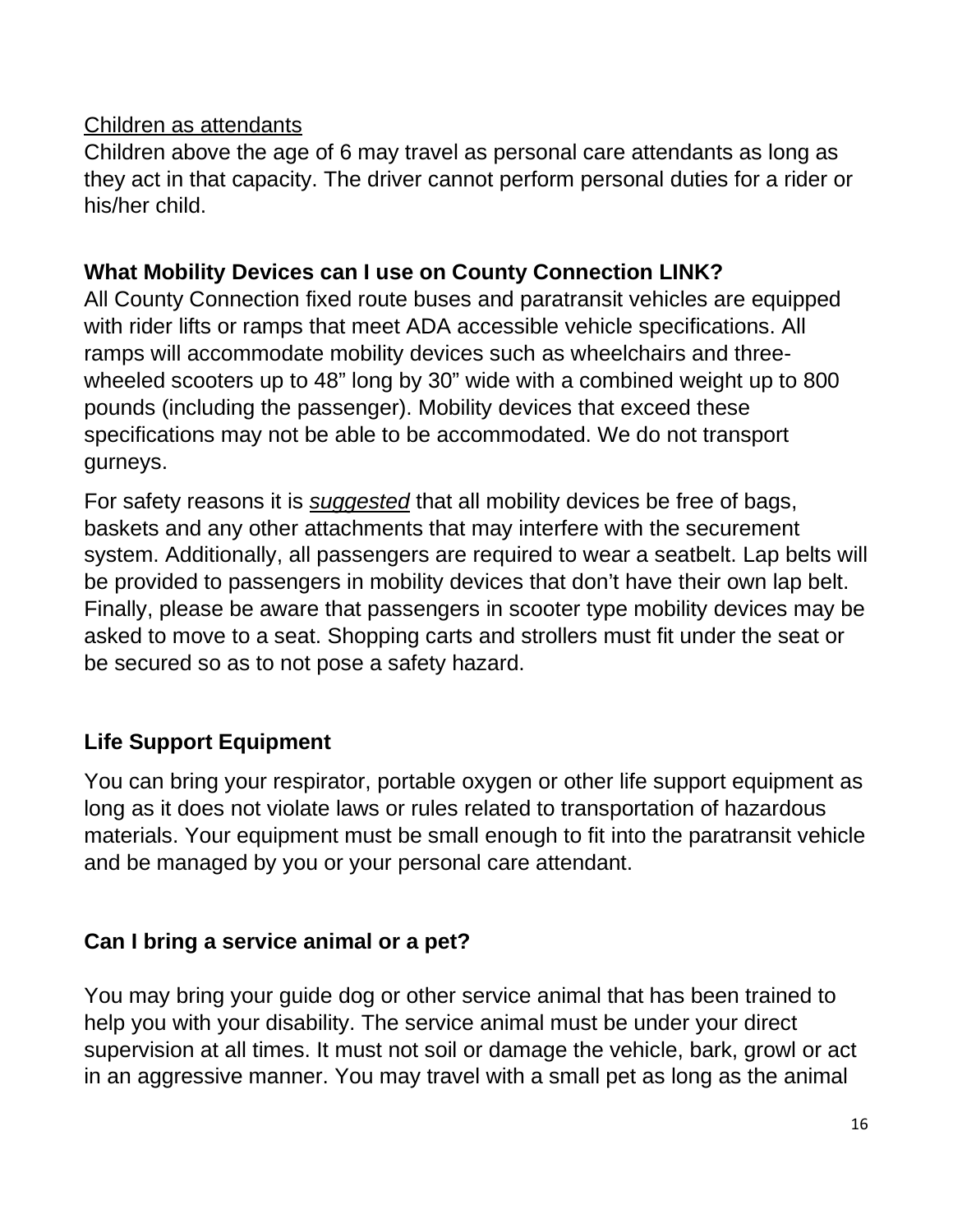is fully enclosed in a secure pet carrier that you can manage and hold on your lap or place securely at your feet.

Please tell the Reservationist if you intend to travel with a pet or service animal during your trip and please note no fare is charged for either the service animal or the small pet enclosed in pet carrier.

## <span id="page-16-0"></span>**How Do I Pay For My Ride?**

LINK accepts cash and ticket vouchers.

- One-way fare for any LINK trip is \$5.00
- Eligible personal care attendants ride free
- A companion is required to pay the \$5.00 one-way fare

Please note that drivers do not carry change and cannot make unscheduled stops to make change. You are encouraged to carry exact fare.

#### Advance Fare Payment System

You may wish to take advantage of County Connection LINK's Advance Fare Payment System designed to simplify your travel by allowing you to prepay for your trips.

*How does it work?*

Mail a check to: *County Connection LINK 2477 Arnold Industrial Way Concord, CA 94520.*

A \$50.00 minimum is required to establish an account. Make the check payable to County Connection LINK and state the name of the LINK client on the check.

Your LINK trips will be automatically deducted from your account for the amount of your trip. If the balance in your account decreases to \$25.00 or less, you will be notified by phone or mail. If your account reaches a "0" balance, you will be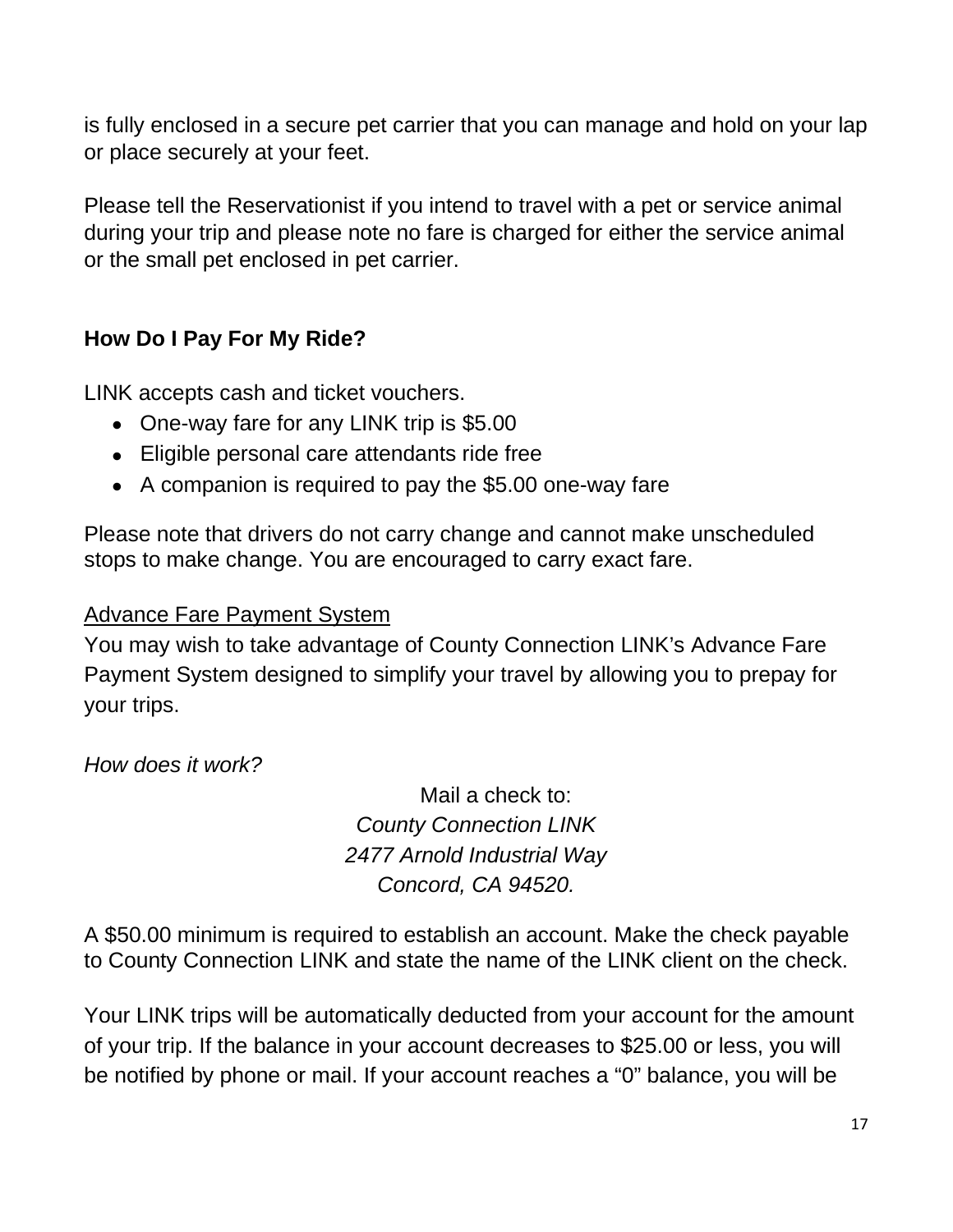required to pay the cash/ticket fare for each scheduled pick-up until such time as your LINK account has sufficient funds.

If you have any questions regarding this information and/or the balance of your existing account, please contact LINK, Monday through Friday, from 8:00am to 5:00pm at (925) 938-7433.

The Advance Fare Payment System is offered as a convenience by County Connection. Individuals who fail to provide sufficient funds to cover their trips and fall into arrears will be required to pay for their trips as they board and reimburse any funds in arrears. Individuals whose checks bounce will be required to pay by money order or cash for future trips.

### How Do I Purchase Tickets?

You may buy a book of tickets by sending or taking a check to the County Connection LINK office. Tickets come in \$5.00 increments. Each book of tickets costs \$50 and contains 10 tickets. For an additional \$5.00, you may insure your tickets. Each ticket will have a unique identifying serial number so it can be accounted for when used.

*Please note: A returned check fee will be assessed at \$15.00. Continuous use of checks that bounce, will result in LINK only accepting cash/tickets for each trip.*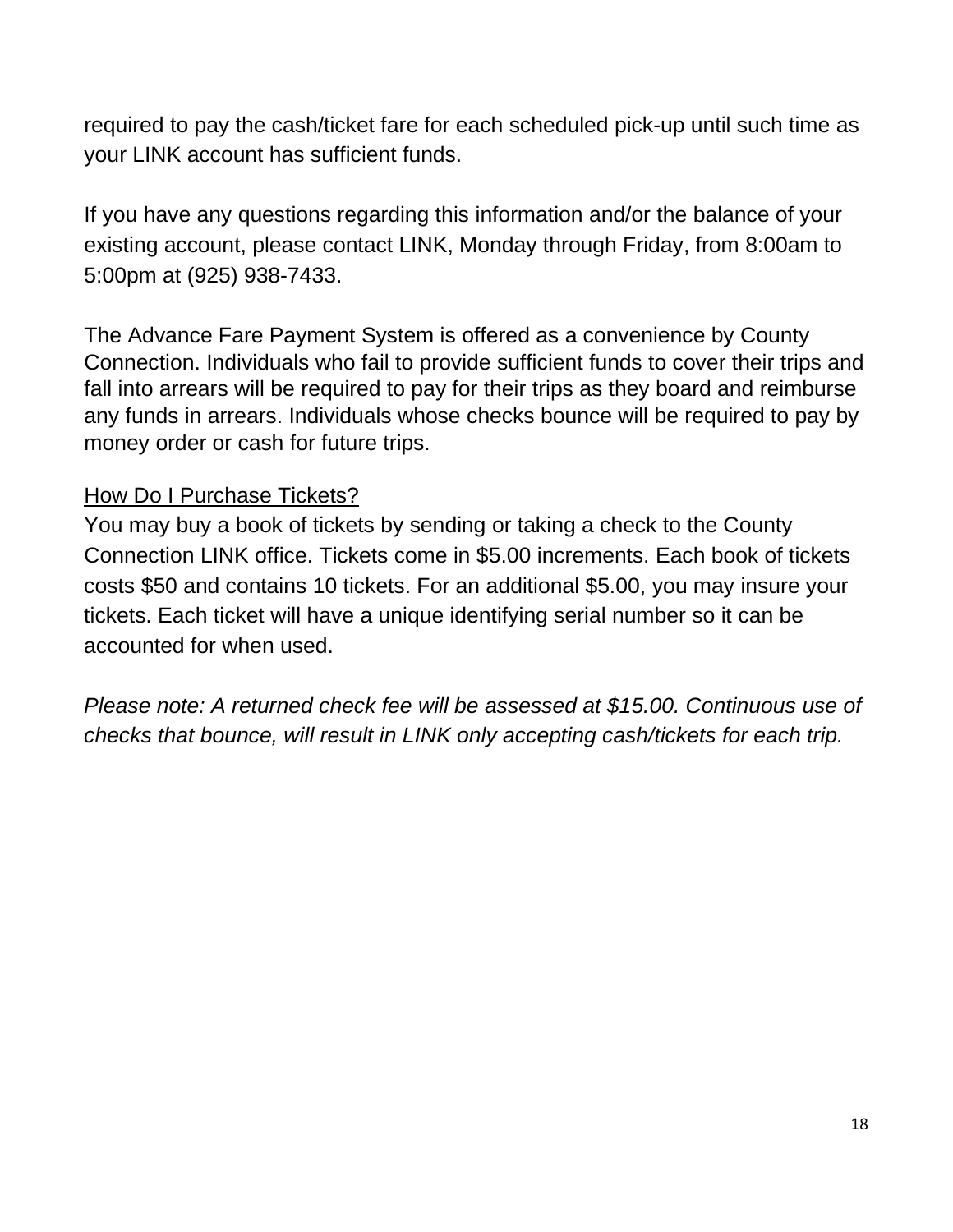# <span id="page-18-0"></span>**SECTION 4: Booking Trips**

### **Things To Know Before You Schedule a Ride…**

You must call between one and seven days in advance to book your trips. Please bear in mind that ADA paratransit is a "shared-ride" service, and that trips on LINK take about the same amount of time as similar trips taken using County Connection bus service, including transfers and the time to walk to and from the bus stop. Same-day reservations are extremely limited and based on driver availability only.

#### **Types of Reservations**

You have the option of requesting a reservation based on either a specific pickup time or an appointment time to arrive at your destination.

Pickup times are subject to negotiation – the reservationist will offer you one or more options within one hour (before or after) of your requested pickup time.

You can also schedule trips by appointment time. If you are traveling to an appointment (for example, a doctor's appointment), please tell the reservationist what time you need to arrive at your destination. They will tell you what time you need to be picked up to ensure that you arrive on time at your destination.

The reservationist will attempt to give you the best time possible but cannot make more than two attempts to schedule a specific time.

#### <span id="page-18-1"></span>**How Do I Make a Reservation?**

Reservations may be made over the phone. Reservation calls are accepted from 8:00 am to 5:00 pm every day including weekends and holidays. You may call our reservations department at **(925) 938-7433** one (1) to seven (7) days in advance**.**

When booking your trip, please provide the following information:

- Your Client Number- provided in your determination letter.
- Your name, home address and phone number.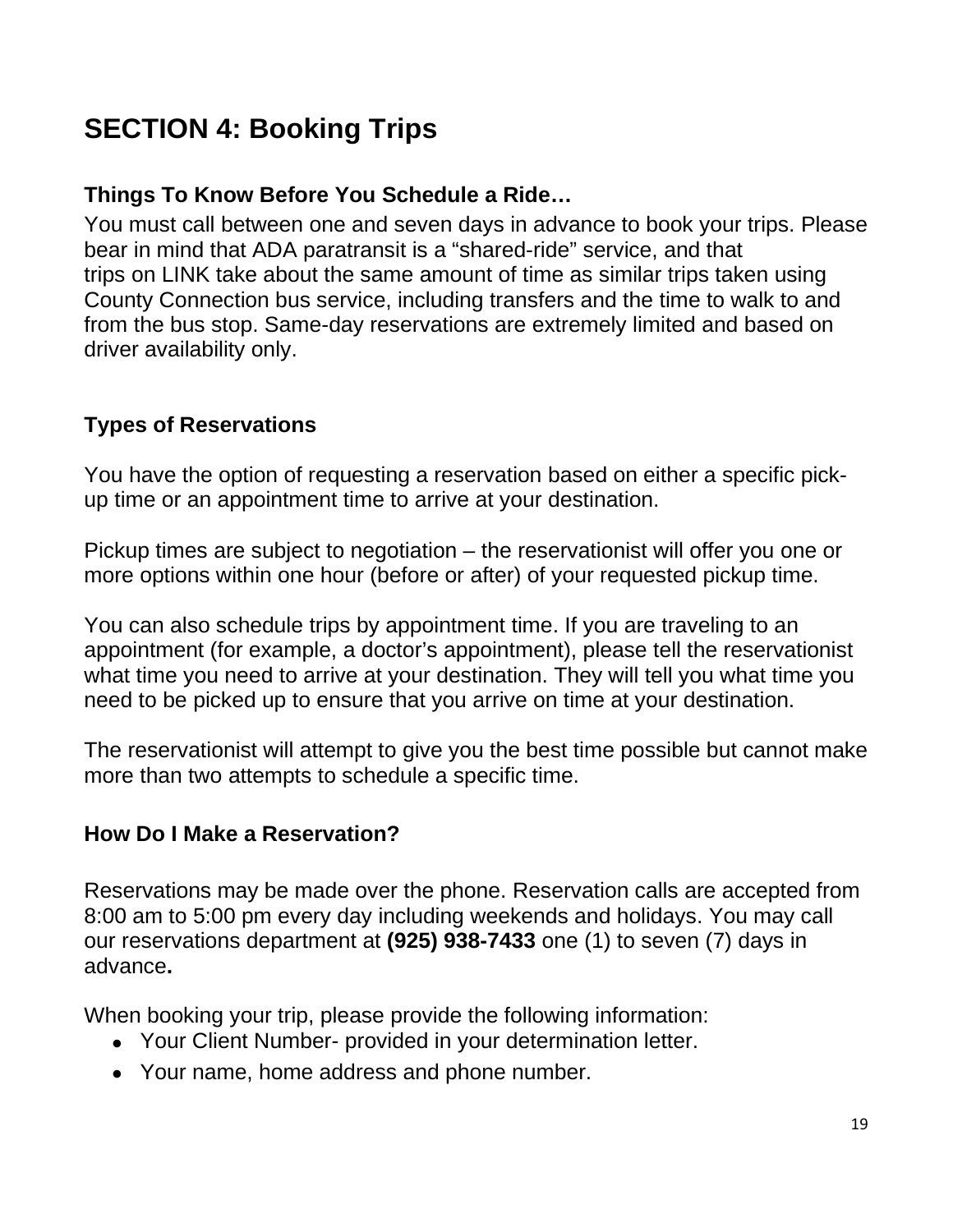- The address where we will pick you up from.
- The address where we will take you to.
- Any special instructions that the driver may need, such as gate codes, directions to hard-to-find places, specific areas in a mall or shopping center, etc.
- The date you want to travel.
- The time you want to be picked up **or** the time you want to be dropped off at your destination.
- Whether you will be travelling with an attendant, companion, or service animal.
- The type of mobility aids you and your companion will be using, like a wheelchair, walker, cane, or scooter.

# <span id="page-19-0"></span>**Pick-up Window**

When you make your reservation, you will be given a 30-minute range of time in which to expect the driver. This range of time is called a pick-up window. Your driver may arrive anytime within this pick-up window. You are asked to be ready at the beginning of this 30-minute window of time. If you are not visible when the driver arrives, the driver will attempt to contact you as a courtesy. If you fail to board the vehicle after 5 minutes of its arrival, the driver will have to leave to pick-up other passengers. \*\*This is called the 5-minute rule!\*\*

# **Shared rides**

County Connection LINK is a shared ride service. This means, just like public transportation, LINK picks up other riders going to similar destinations as you. The direction of your trip may not be linear. Your ride may take a similar amount of time as the same trip would take on regular fixed route including transfers and wait times. To see how long a paratransit trip may take, you can compare travel times using fixed-route buses by visiting our website at www.countyconnection.com. Enter the required information, including if you want to be picked up at a specific time or have an appointment time.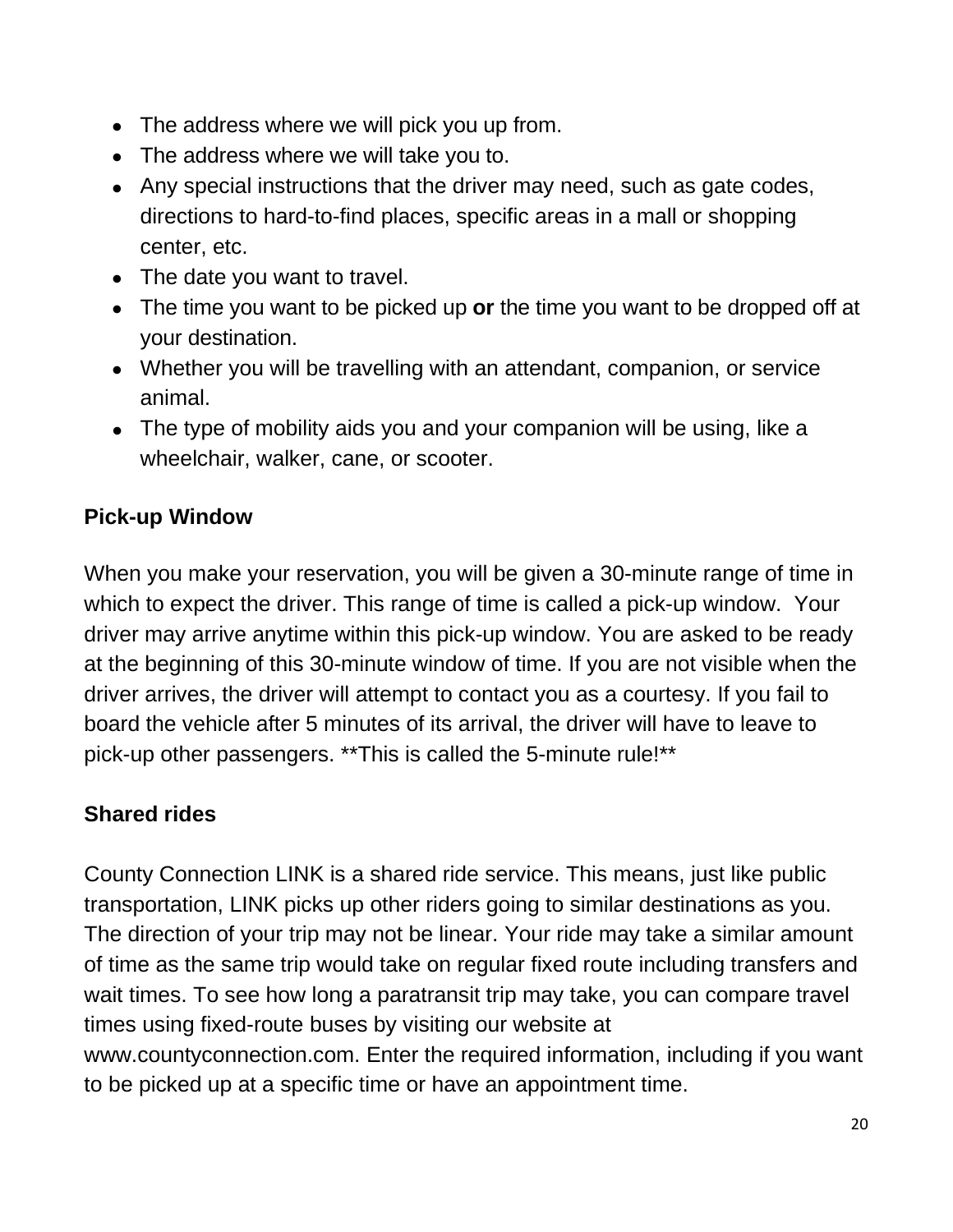## **Can I change my reservation?**

The Dispatch Department is open 7 days a week and during all hours of operation, roughly from 4:30am to 12-midnight. You may call during those times with questions about your ride. You may not book rides outside of normal reservation hours, but you may cancel and or add instructions to your existing rides.

Requests for changes on the day of your trip most likely cannot be accommodated. Please do not ask the drivers to make changes to your pick-up or drop-off destinations. Call the Dispatch department at (925) 943-7433 if it is an emergency and they will try their best to assist you.

# <span id="page-20-0"></span>**How do I cancel my trip?**

Call LINK to cancel as soon as you know you can't take a trip. You must cancel your trip at least one hour before your pick-up window begins or we will record that you cancelled late or were a 'no-show'. If you don't need your trip, we can offer the space to another rider. We schedule your ride with other riders, so canceling your ride the day before gives us more time to change the schedule to make sure the vehicle is not too early or too late for other customers.

Penalties for late cancellations are addressed in Section 6.

# <span id="page-20-1"></span>**What is a No-show?**

A no-show is a failure to meet your scheduled ride within 5 minutes of its arrival, failure to cancel a ride with at least 1 hours' notice, or failure to cancel the ride altogether. A pattern of no-show violations may lead to penalties. (Please refer to section 6 for more information on penalties).

It is your responsibility to wait where the driver can see you. The driver is not allowed to leave sight of his or her vehicle and can only go in the main lobby of a building. At most they can announce their arrival at the door. Service is curb-to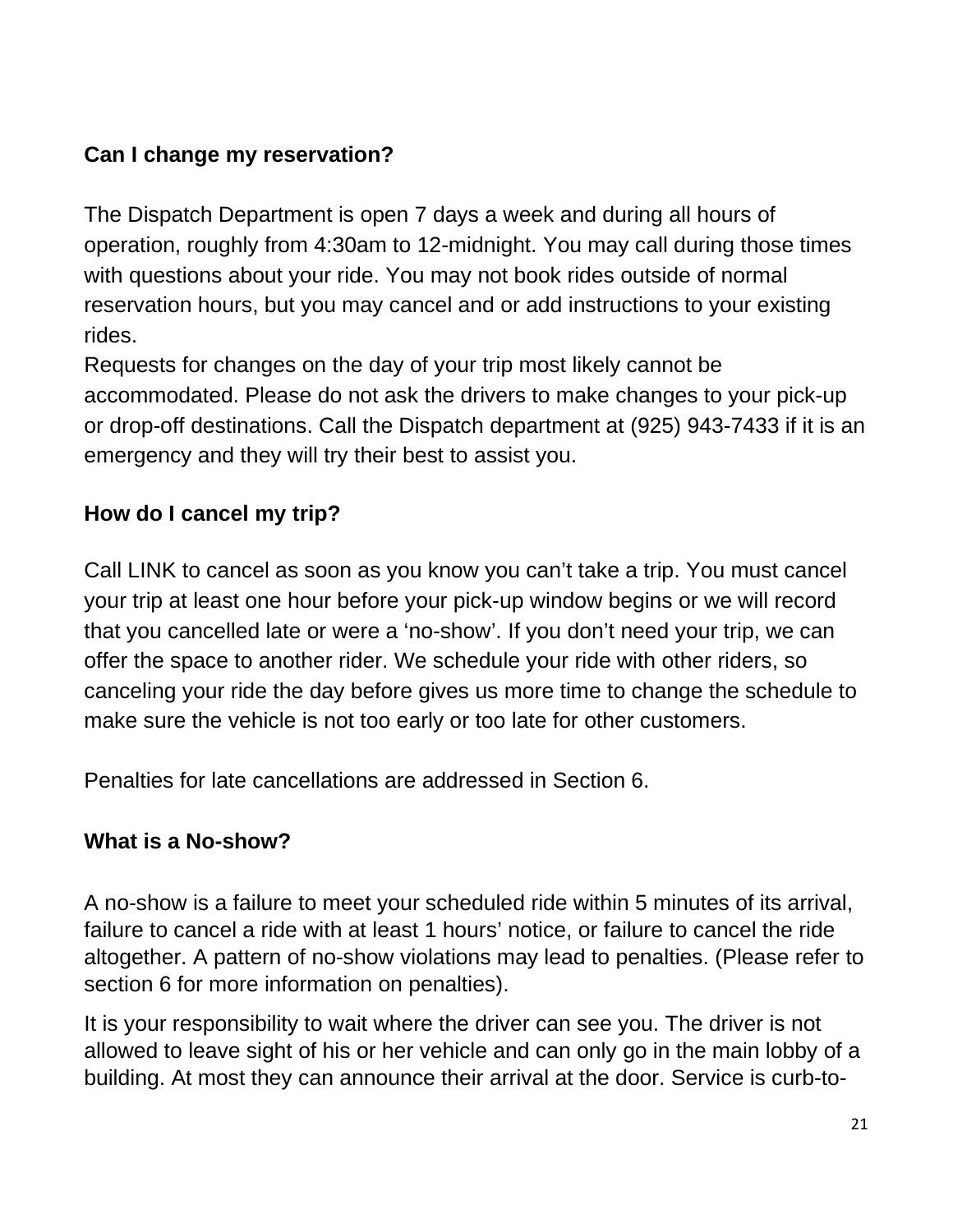curb with door-to-door services available only for special circumstances. The driver will attempt to find you but will leave after 5 minutes. To help expedite matters, please provide a good cell phone number where dispatch can reach you. If the driver leaves, and another ride has to be scheduled, there may be significant delays, up to 1 hour.

# **Early Pick-up**

Sometimes the driver will arrive before your pick-up window because of light traffic or a cancellation before your trip. You are not obligated to board before your window, but the driver may inform you of that choice.

## **Late Pick-ups**

If your driver does not arrive by the end of your 30-minute pick-up window, you may call LINK's Dispatch Department at (925) 943-7433 to find out where your driver is, or you may locate your driver using the MyTransit app (see page 23). If your driver arrives later than your 30-minute pick-up window, you may decline the ride without penalty.

## **What should I do before the 30-minute window begins?**

Before your 30-minute pick-up window begins, take time to prepare for your trip.

- Check the weather forecast and dress for it. Carry water on hot days and a coat on cold or rainy days. Bring medications and any snacks you need.
- Take a restroom break before boarding the vehicle. There is no restroom on LINK vehicles and drivers cannot stop.
- Take important phone numbers with you, including the County Connection LINK number for Dispatch.
- Make sure your mobility device is in good working order and your battery is charged.
- If you use oxygen, take a full tank in case your ride is longer than expected.
- Make sure you have your LINK fare with you if you have not already paid in advance.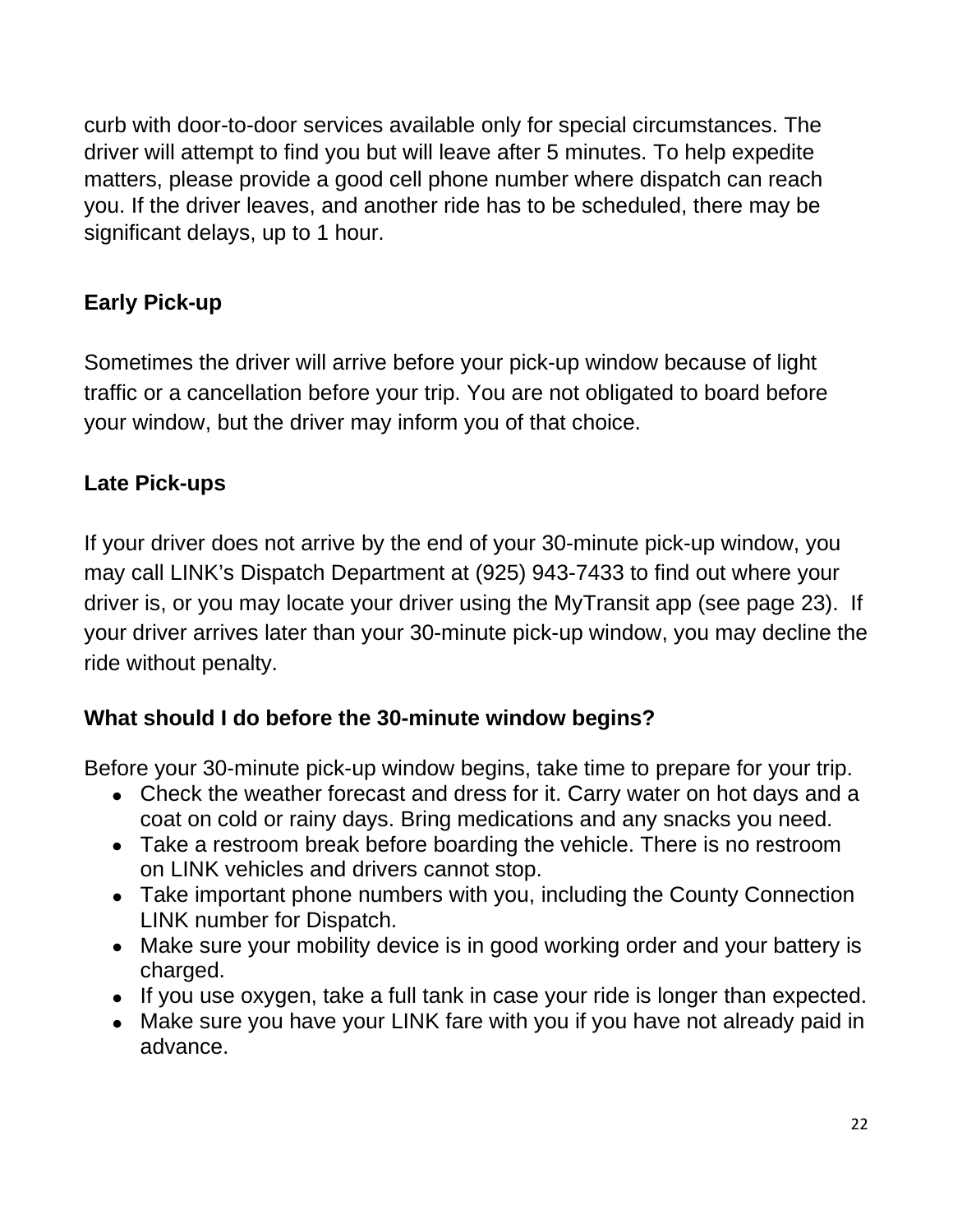## **The 30-minute window is starting. What should I do?**

Be ready with your coat at the beginning of your 30-minute pick-up window. LINK can come at any time within that window. If possible, wait at a place where you can see the vehicle arrive.

<span id="page-22-0"></span>How can I find out if the LINK vehicle is running on time?

LINK currently offers three ways to get information on your rides estimated time of arrival (ETA). LINK's Dispatch Department is available throughout the day to answer calls including your "where's my ride" questions. Using all available information, LINK's Dispatch Department will be able to estimate your driver's arrival at the pre-specified location.

*My Transit App* is a mobile application designed to specifically help you and your caregiver stay in touch with County Connection LINK service, by using any mobile device. The application provides you and your caregiver with:

- Immediate access to real-time information
- Trip notification such as estimated arrival times
- Information on future scheduled trips
- Quick links for direct access to the call center and County Connection offices
- Ability to transmit your current location for assisting the drivers in locating you more quickly
- The ability to provide feedback or rate your trip experience once your trip is completed

# *Facility Transit Manager System*

Your dialysis center, adult day center, group workshop and other similar facilities can be issued a web-based login to see all pick-up and drop-offs scheduled to a specific facility and the current estimated time of the vehicle's arrival. With the Facility Transit Manager system, once the estimated time is within an hour of the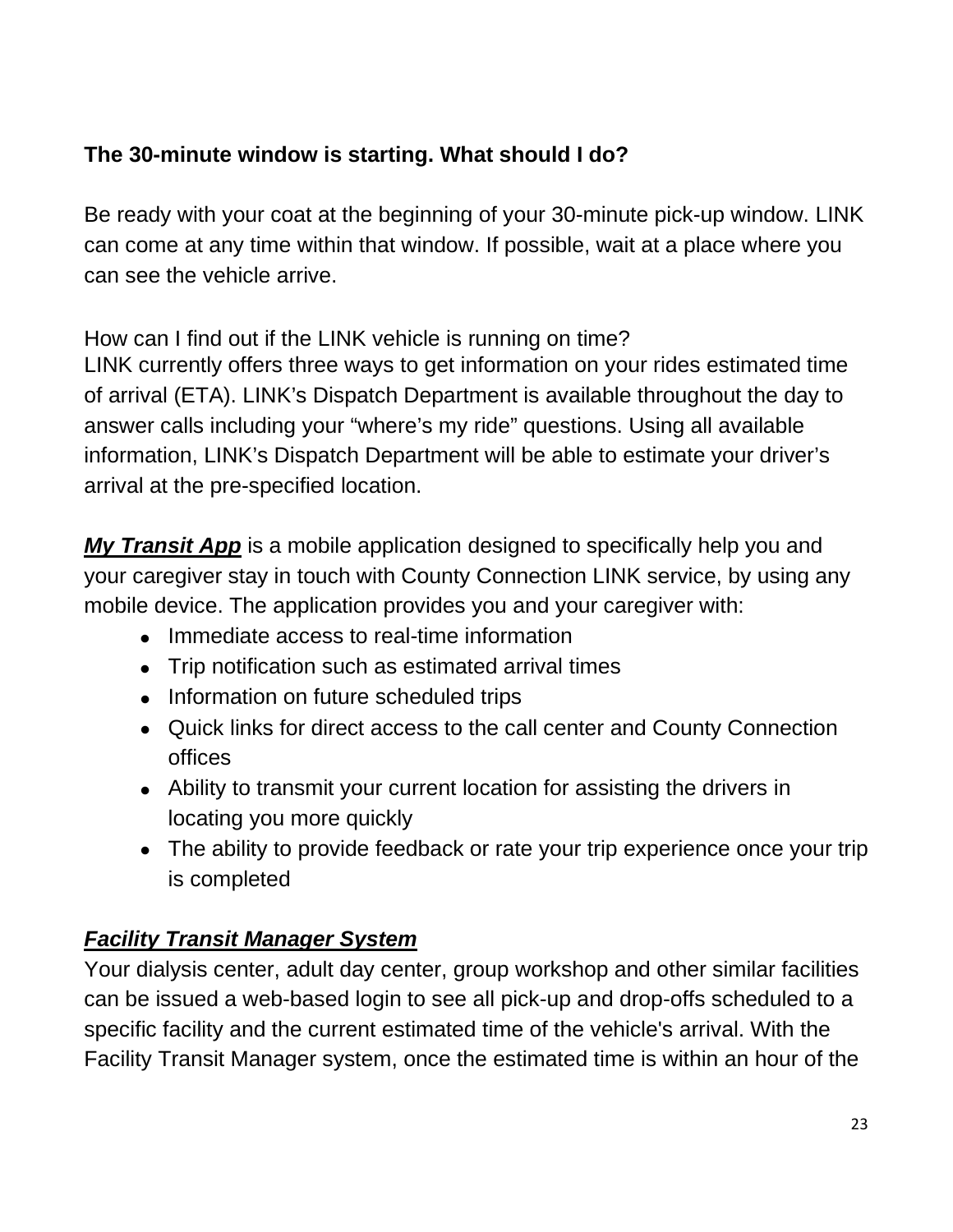current time, the facility can LINK directly to the vehicle location and track where the vehicle is located.

## <span id="page-23-0"></span>**What if I reserve a lot of trips to the same places?**

Standing reservations (also known as Subscription Service) are available on a limited basis for trips going to the same places at the same times.

Consider requesting a standing ride if you have a trip that fits all the following requirements:

- Trip is taken at least once each week on the same day.
- Trip is between the same locations and at the same time.
- Trip has been taken consistently over the previous 30-day period.
- Trip is expected to continue for at least 60 days or more.

You only need to call once to request a Standing Reservation ride. It takes approximately seven days to go into effect if we have space available.

It is important to remember that standing reservations are NOT guaranteed and may be capped at no more than 50% of all rides in any given period. If space is not available for your requested standing trip, you may ask to be placed on a waiting list, which is reviewed regularly. If you are unable to secure a standing ride trip, you may still call the day before, or up to seven days before, for each individual trip.

To avoid no-show associated penalties, it is important to cancel your Standing Order, such as if you are in the hospital or will be away for a certain period of time. We can pause your Standing Order for up to two weeks. After two weeks, we must allow others the opportunity to book Standing Order rides. You may continue to make reservations up to 7 days in advance for each trip. County Connection LINK will review your request again after 30 days.

# <span id="page-23-1"></span>**What if I need to travel outside of Central Contra Costa County?**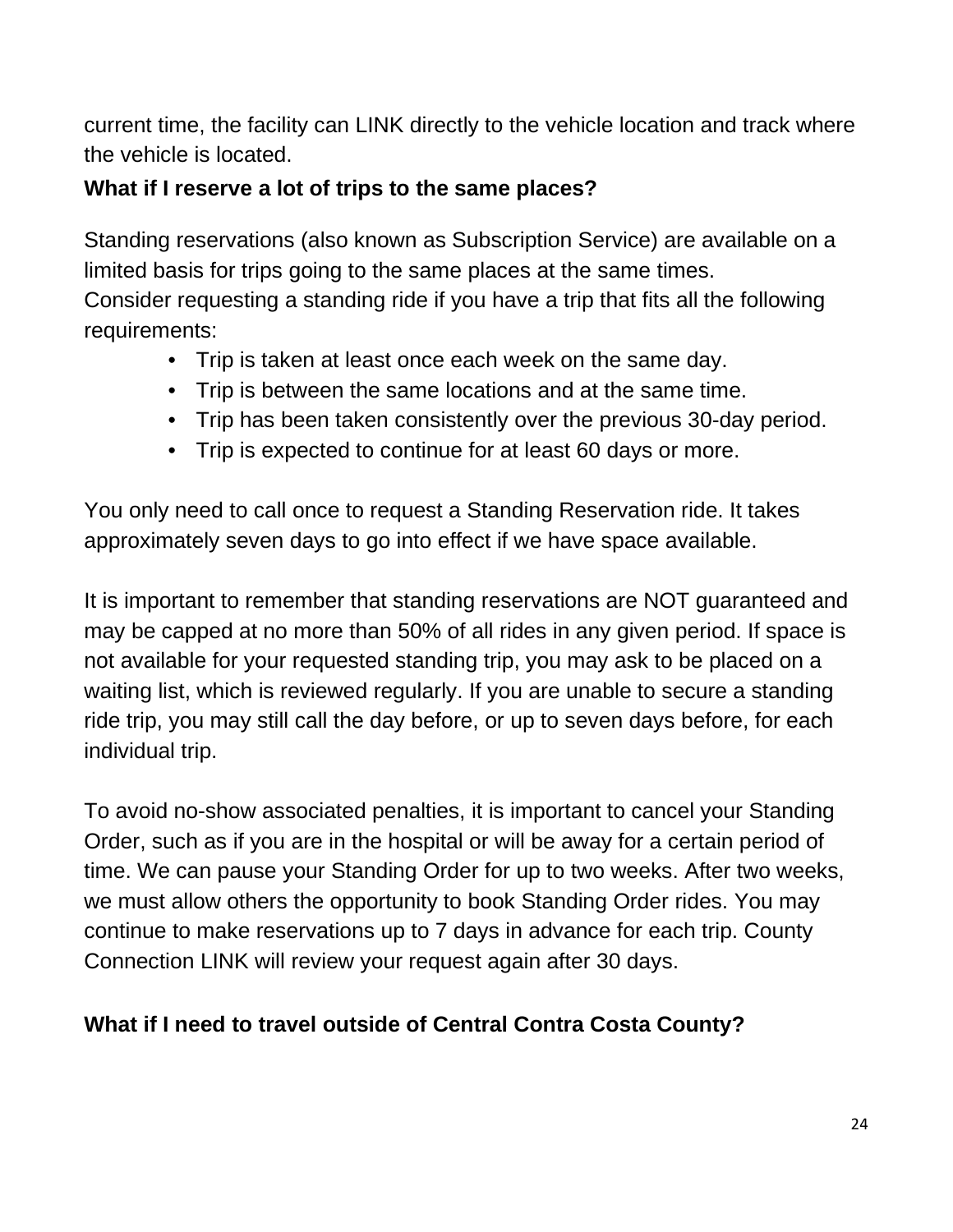LINK provides service primarily to Central Costa County. However, we do offer an option to ADA Paratransit riders who need to travel within the Bay Area but outside of Central Contra Costa County.

## Regional Transfer Trips

If you need a ride to Alameda, Marin, Napa, San Francisco, San Mateo, Santa Clara, Sonoma, Solano, and West and East Contra Costa counties, we will provide a Regional Transfer Trip. This means that you will ride LINK for the Central Contra Costa County part of your trip, and then another paratransit provider(s) will meet you at a transfer location to take you the rest of the way. Although it is possible to schedule a regional trip the day before service, it is much more likely you will get the reservation you want if you call as early as you can. To assure that we can accommodate the coordination of your transfer trip with another agency, please call 5-7 days in advance of the transfer trip. The reservationist will make the arrangements with the other paratransit provider and confirm your trip one or two days before the scheduled trip.

# <span id="page-24-0"></span>**Section 6: When Something Goes Wrong, including Penalties for Violations of the Rules, Late Cancellations and Missed Trips**

This section will tell you more about some of the things that can go wrong on LINK and some of the violations that can cause you to lose your ability to book a standing order or to ride LINK.

## <span id="page-24-1"></span>**I cancelled a trip late, or I missed a trip and did not cancel. What will happen?**

County Connection LINK is an advance booking system. Trips are booked and space is reserved for each trip booked. Booking rides that you do not take prevents others from booking and getting the rides that they desire.

If you will miss a trip for any reason, call LINK at 925-938-7433 as soon as you know you can't take the trip. If no one is available to take your call please leave a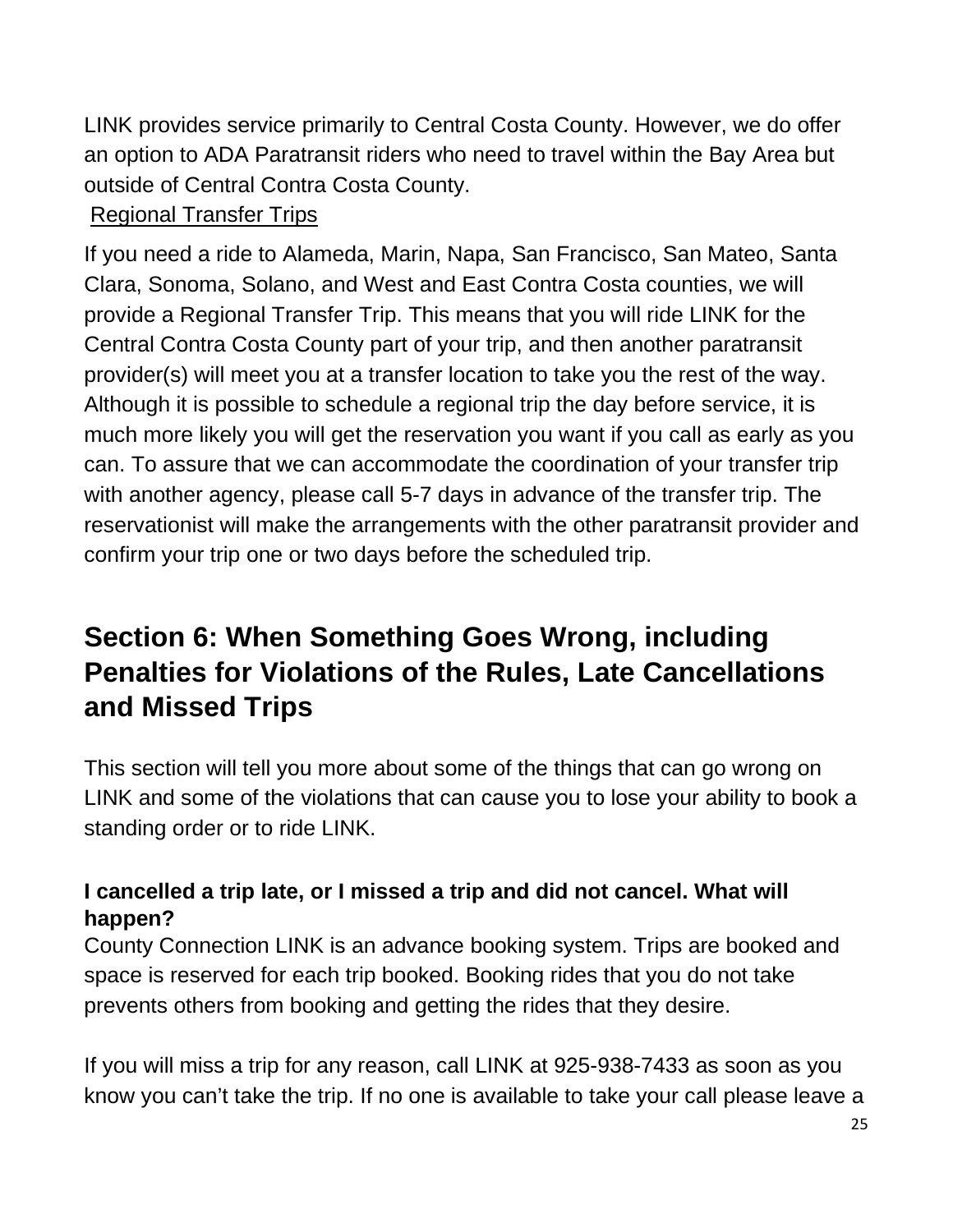message including your name, client ID, date and time(s) of trip(s) you wish to cancel.

You must cancel at least one hour before your pick-up window begins. If you cancel too late or miss the trip and do not call to cancel, we will record a 'noshow'.

A no-show will be recorded:

- If the ride is cancelled less than one hour before it is scheduled to begin.
- If the customer is not at the agreed-upon pick-up spot during the 30 minute pick-up window.
- If the customer doesn't board within five minutes from when the LINK vehicle arrives during the 30-minute pickup window.
- If the customer has hand-to-hand service (for passengers who cannot be left unattended), but a responsible person was not present for the handoff.

Please note that if you "no show" any trip throughout the day, all subsequent trips will remain scheduled until LINK can confirm that these other trips will need to be cancelled.

Excused No-Shows: Passengers will not be penalized for no-shows or late cancelations that are beyond their control. Passengers are encouraged to communicate to LINK staff as soon as possible if their no-show is a result of something completely beyond their control (e.g., a LINK error, delayed medical appointment, medical emergency, death or family emergency).

Suspension for Excessive No-shows: All riders will receive a **warning letter** if and when they no-show 4 of their total scheduled rides in a calendar quarter (as defined below). All riders will receive a **suspension letter** if and when they meet **both** of the following thresholds:

- 6 No-shows in a calendar quarter; *and*
- No-shows for 30% of their total scheduled rides in a calendar quarter.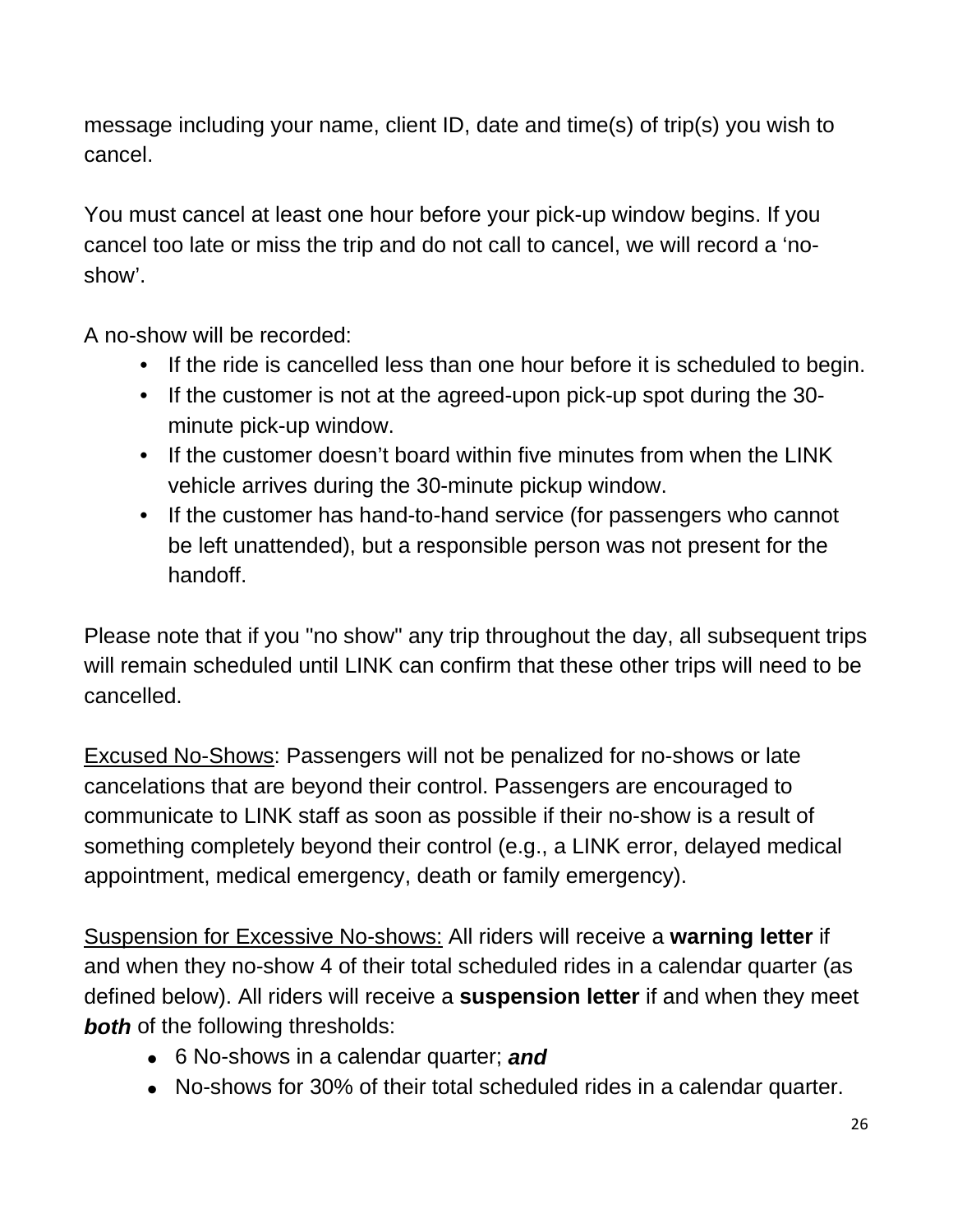No rider will be suspended without (a) receiving a warning letter and then (b) accumulating 2 or more additional No-shows.

Calendar quarters are three-month periods defined as:

- January March
- April June
- July September
- October December

Passengers who habitually violate the No-show Policy are subject to progressive penalties within a two-year period.

- First violation: 7-day (1-week) suspension
- Second violation: 14-day (2-week) suspension
- Third violation: 21-day (3-week) suspension
- Fourth and subsequent violations: 28-day (4-week) suspension

#### Impact on Standing Orders Rides:

LINK is not obligated to provide Standing Order rides but does so as a courtesy and convenience to its passengers.

You must use your standing ride at least 50% of the time. If you cancel more than half of your standing ride trips in any 30-day period, we will stop providing the standing ride.

If your Standing Order is cancelled, you may follow the normal reservation process to book your rides.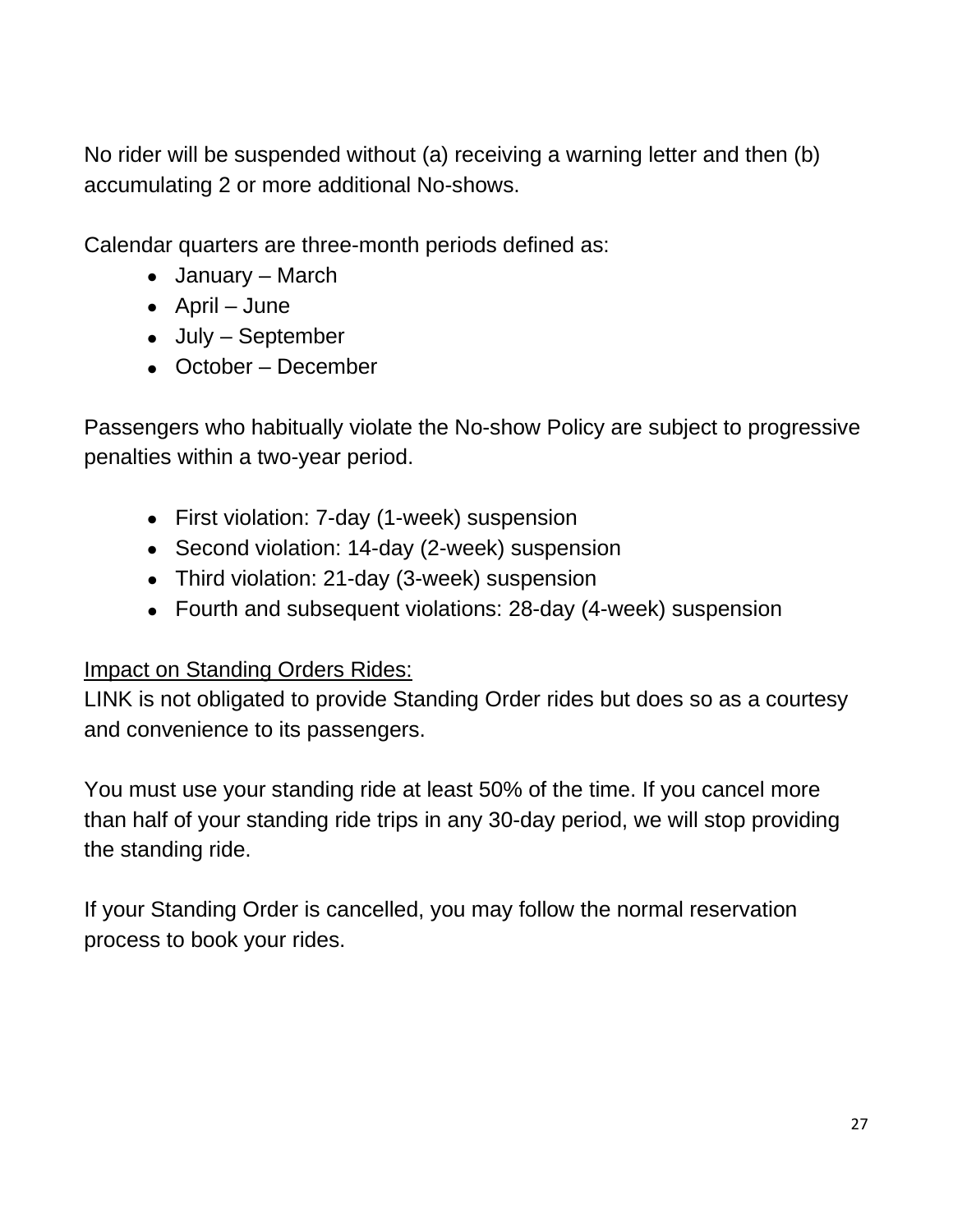### <span id="page-27-0"></span>**What are County Connection LINK's Rider Behavior Rules and what happens if I do not follow them?**

LINK's Rider Behavior Rules are a set of rules that we ask all customers to follow in order to ensure a safe and pleasant ride for all passengers. They include the following:

- Enter and exit the vehicle voluntarily. This means the rider should not require an inordinate amount of coaxing from the driver. This could cause delays.
- The rider must be able to follow the driver's instructions.
- Stay buckled in the seat or wheelchair while the vehicle is moving. The rider must not attempt to get up out of their seat while the vehicle is in motion. This is unsafe.
- Not attempt to exit the vehicle while it is in motion, at stop signs, stop lights, while in traffic or while picking up other passengers.
- Refrain from hitting or touching other riders or the driver.
- Not invite/engage sexual attention from other riders or the driver.
- Refrain from abusing, physically and/or verbally, the driver and/or other passengers.

If you do not follow the Rider Behavior Rules, LINK will work with you, or your caregiver, to change the behavior. If the violations continue or if they are threatening to others, you may be suspended from LINK service. A first suspension will be for no more than 30 days. If a rider has had a prior

suspension within the last year or is being suspended for severe misconduct, the suspension may be longer than 30 days. In case of extremely unsafe behavior, a rider may be suspended indefinitely.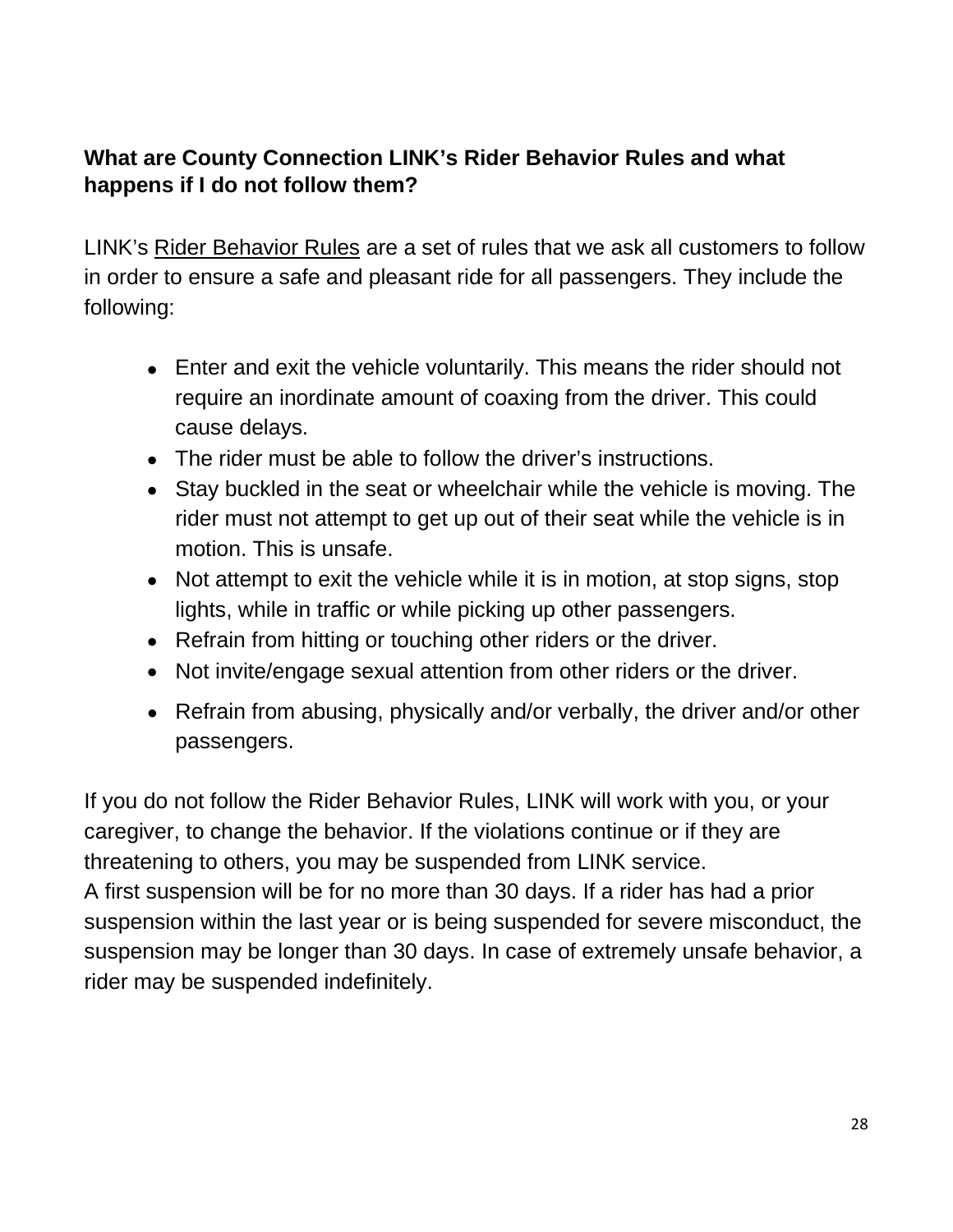## <span id="page-28-0"></span>**What if I do not agree with a decision to suspend my services?**

It is your right to appeal penalty decisions made by County Connection LINK. Decisions that you may appeal are:

- Suspensions for no-shows.
- Suspensions for violation of Rider Behavior Rules.
- Determinations of eligibility-please see section 2/Eligibility for details.

Instructions to appeal a County Connection LINK decision are included in eligibility and denial letters as well as all suspension notices.

Appeals are heard by a panel consisting of a LINK staff person, a rider advocate and/or a medical professional.

Riders who appeal a suspension for violation of the No-show Policy may continue riding LINK service pending the outcome of the appeals hearing.

You may bring anyone you wish to an appeal hearing to speak on your behalf. LINK will provide free transportation for you to and from the appeal hearing. LINK will also provide necessary aids/accommodations (including sign language and/or foreign language interpretation) that you request for the appeal hearing, if you request them at least one week in advance.

After the hearing, the panel will decide on whether to uphold the decision or overturn it. The decision of the panel is final. County Connection will notify you of the panel's decision in writing within five (5) business days of the hearing.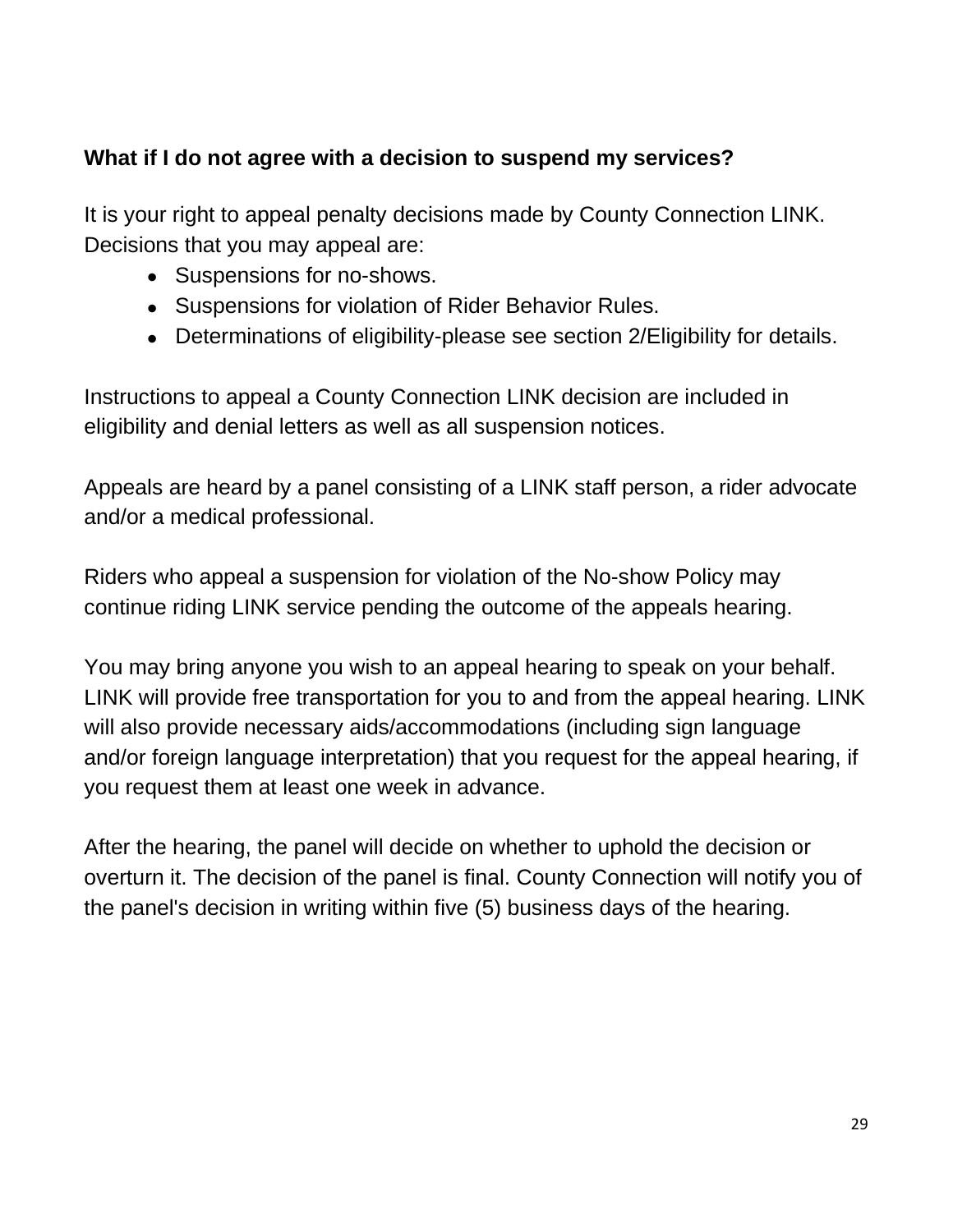# **What will County Connection LINK do if there is an earthquake or another disaster?**

Most if not all paratransit providers will look to the county or governing agencies for guidelines regarding the emergency, before picking up passengers. Sometimes, LINK may have to limit trips to essential functions or life sustaining trips only. This will include, but may not be limited to, trips to and from:

- Dialysis
- Grocery stores
- Chemotherapy appointments
- Medical facilities
- Essential job locations

You can bring your respirator, portable oxygen or other life support equipment as long as it does not violate laws or rules related to transportation of hazardous materials. Your equipment must be small enough to fit into the paratransit vehicle and be managed by you or your personal care attendant.

## <span id="page-29-0"></span>**What will County Connection LINK do if there is a medical emergency on board?**

All drivers are familiar with basic first aid and CPR but are not medical professionals. If there is a medical or health emergency on board such as a rider having a seizure or experiencing excessive bleeding after a dialysis treatment, the driver will pull over, call 911 and wait for trained help.

# <span id="page-29-1"></span>**I lost something on the County Connection LINK vehicle. What do I do?**

Riders, personal care attendants and companions are responsible for keeping track of their personal possessions while on LINK. If you discover that you have left something on a vehicle, call (925) 938-7433 to report it. If the item is found, you will be contacted and told where the item is being stored. You will have up to 30 days to retrieve it before it is donated to charity. If you take LINK to pick up the item, you will be charged the regular fare.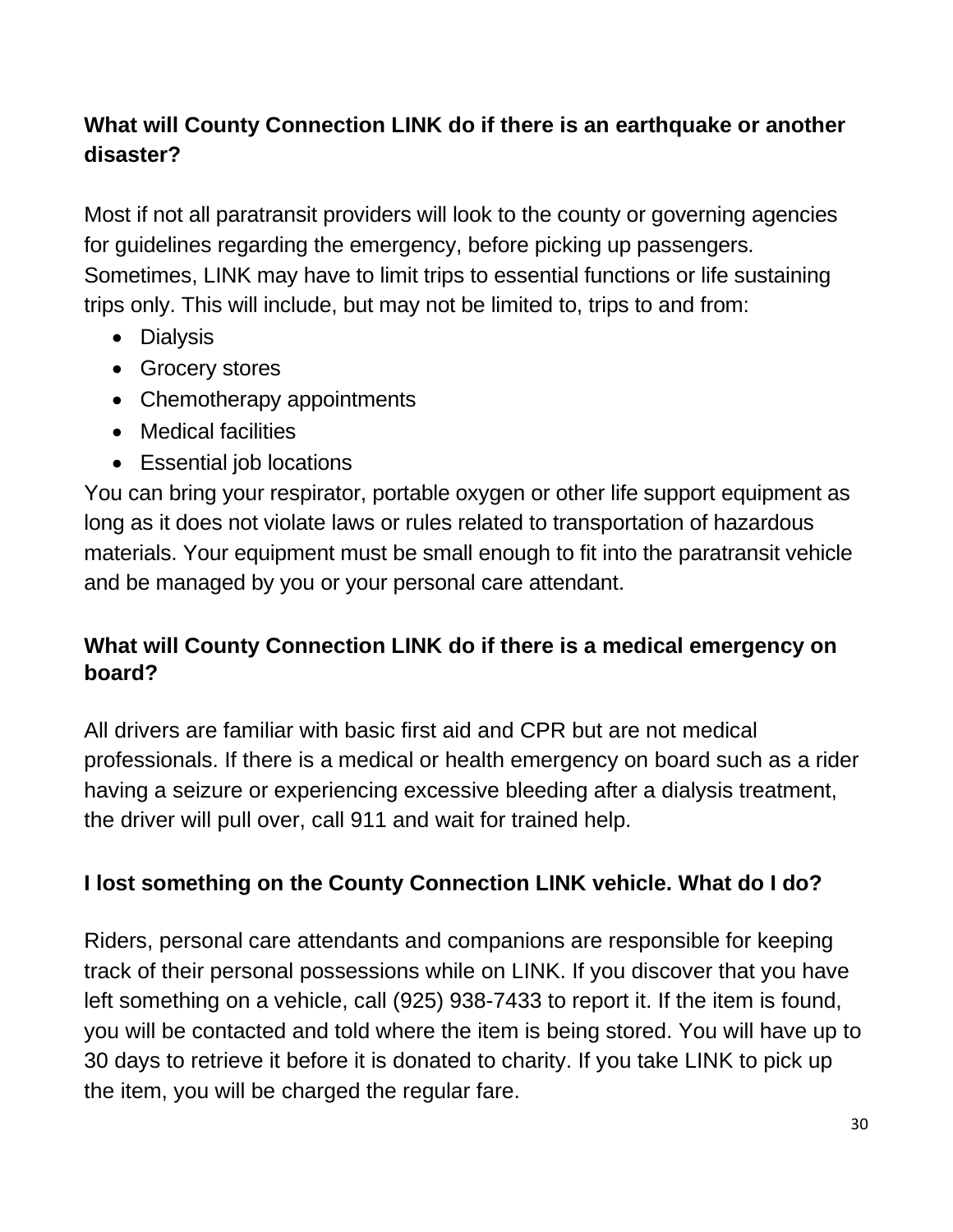If you find a lost item on the vehicle, please give it to the driver.

# <span id="page-30-0"></span>**Section 7: Feedback? We want to hear from you!**

## <span id="page-30-1"></span>**Submitting a Complaint or Commendation**

County Connection LINK uses communication from our riders to keep track of how the paratransit system is working. To provide feedback, please tell us with the name of the rider, the day and time of the trip, and the reservation or dispatch agent that took the call or the driver that provided the ride. You can make a complaint in any of the following ways:

- Rate your trip on the MyTransit mobile App.
- Call the customer service department at 925-676-7500 between 6:30am and 6:30pm Monday through Friday and give us the information.
- Email us at [customerservice@cccta.org](mailto:customerservice@cccta.org) and give us the information.
- Write to us at County Connection LINK Service, 2477 Arnold Industrial Way, Concord, CA 94520.

All complaints are acted on. You will receive a letter, email or phone call regarding your complaint and any updates associated with it. Should you find that the final response or resolution at the end of an investigation is not satisfactory, further instructions will be included on available next steps.

It is important to also let staff know when things are going well. Use any of the above methods to communicate your positive experiences. Your praise will be forwarded to drivers or other staff persons.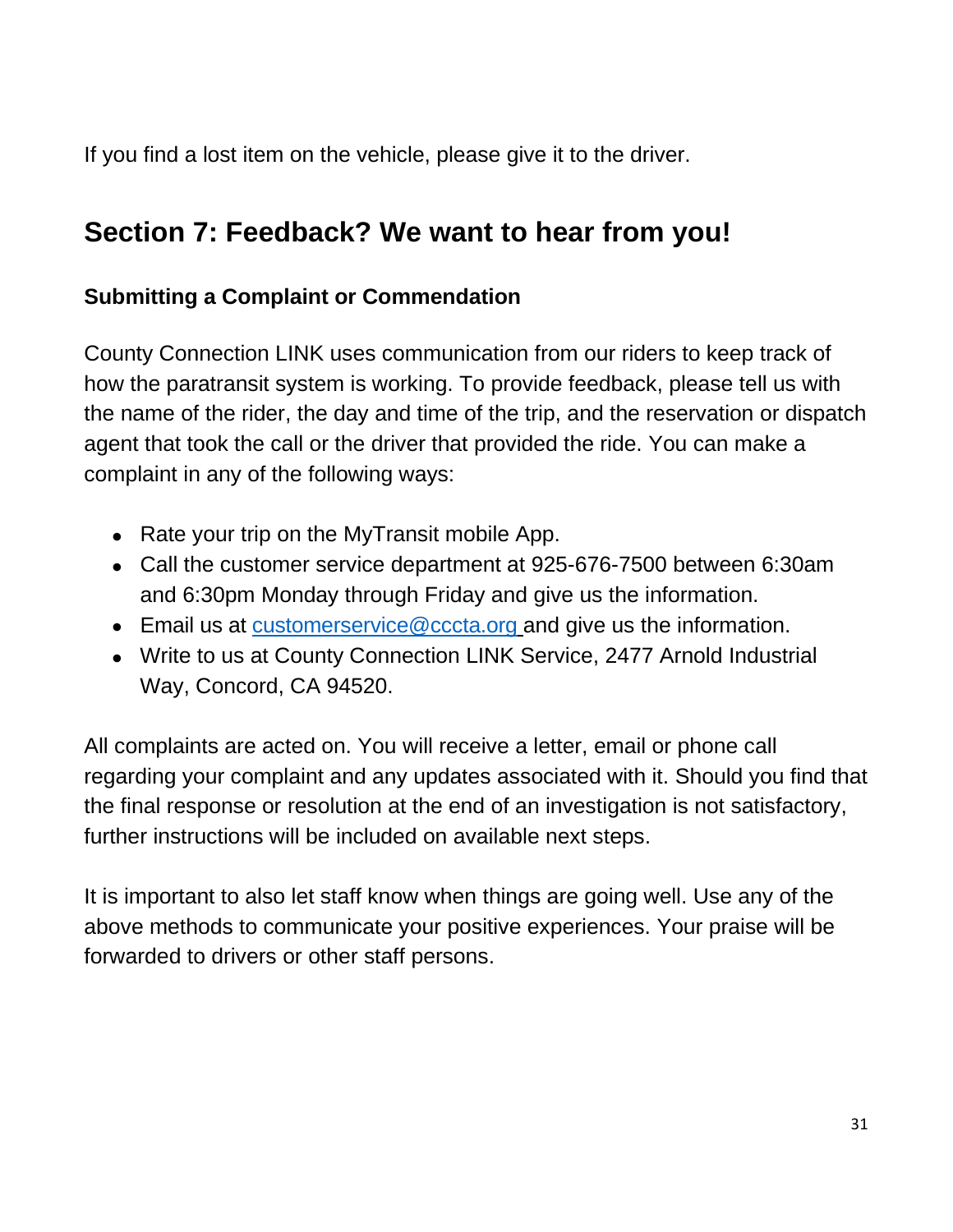### <span id="page-31-0"></span>**Reasonable Modification**

County Connection LINK services is fully compliant with the Paratransit requirements of the ADA. We are committed to making reasonable modifications to policies, practices, and procedures to ensure LINK services are accessible to everyone who is eligible. To make a request for a reasonable modification, you may contact County Connection's Director of ADA and Specialized Services at (925) 680-2098 or dial 711 for the California Relay Services. You can also visit our website at countyconnection.com/paratransit/ada-and-reasonablemodification to submit a request using an online form. Please note, a request for a reasonable modification will not be considered if it would:

- Fundamentally alter County Connection's services or programs.
- Create a direct threat to the health or safety of others.
- Not be necessary to use County Connection services.
- Cause an undue financial or administrative burden for County Connection.

Persons who wish to file a complaint regarding a request for Reasonable Modification that was denied, or alleging any action prohibited by the ADA may obtain an Appeals form from Customer Service by phone, fax, email or in writing to:

Customer Service, County Connection 2477 Arnold Industrial Drive Concord CA 94520 Phone: (925) 676-7500 Fax: (925) 687-7306 email: customerservice@cccta.org

Forms can also be downloaded from our website at countyconnection.com/paratransit/ada-and-reasonable-modification.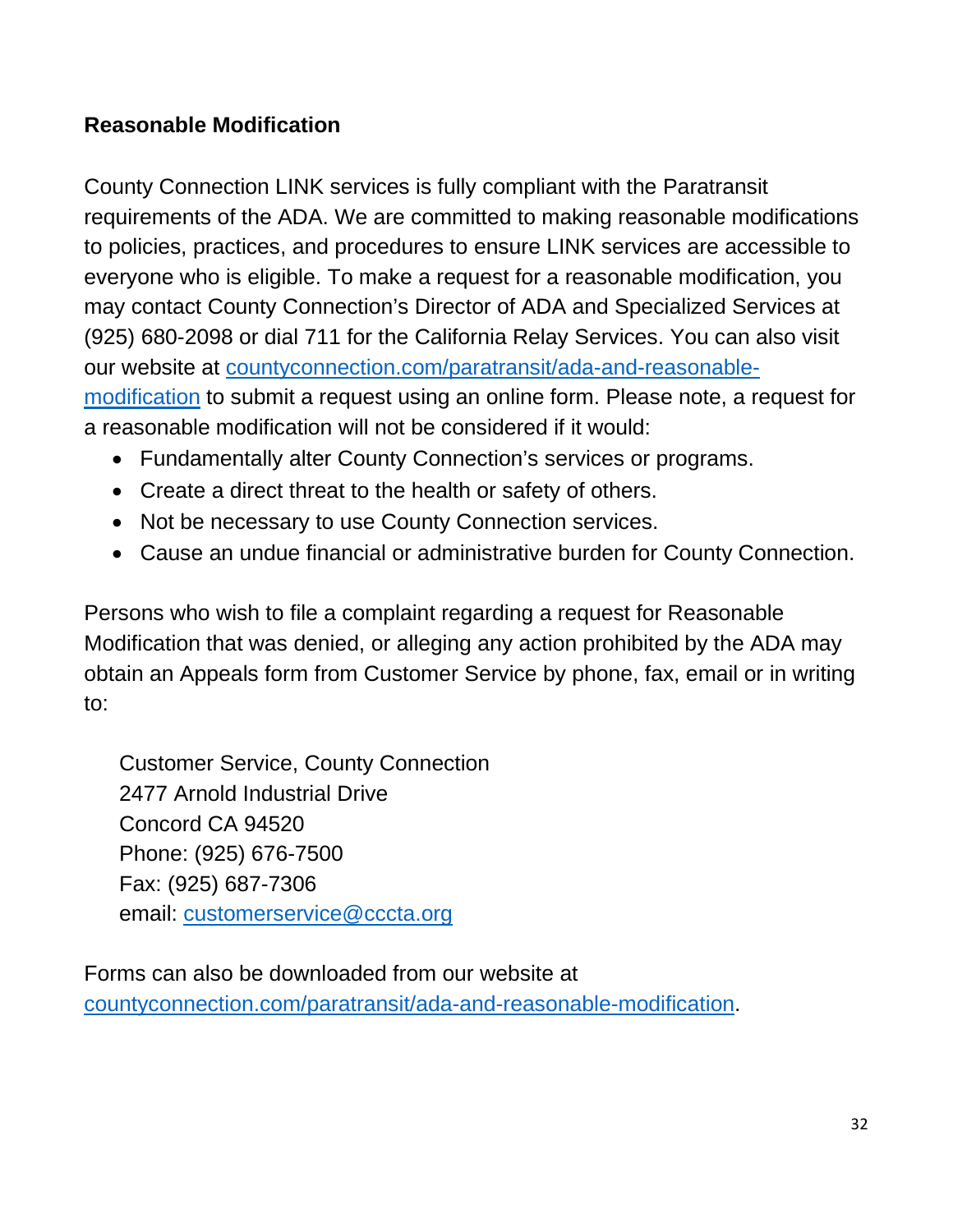## <span id="page-32-0"></span>**ADA Compliance Complaint**

To file an ADA complaint, please contact the Director of ADA and Specialized Services at (925) 680-2098 or online at our website countyconnection.com/paratransit under ADA complaint.

# **Compliance with Title VI of the Civil Rights Act of 1964 (Title VI)**

County Connection's LINK Services are committed to ensuring no person is excluded from participation in, or denied the benefits of its services, on the basis of race, color or national origin as protected by Title VI. If you believe you have been subjected to discrimination by County Connection LINK services under Title VI, you may file a written complaint or call County Connection services at (925) 676-7500.

Title VI complaints should be filed as close as possible to when the alleged discrimination occurred and no later than 180 days after the alleged incident. Complaint forms are also available online at www.countyconnection.com.

## <span id="page-32-1"></span>**Advisory Committee**

The County Connection Advisory Committee meets every other month and advises the Board of Directors on matters pertaining to fixed route and paratransit services. The Advisory Committee is made up of both fixed route and paratransit users who represent each of the jurisdictions served by the County Connection system. **For information on meeting times, membership or to contact a representative, call (925) 680-2084.**